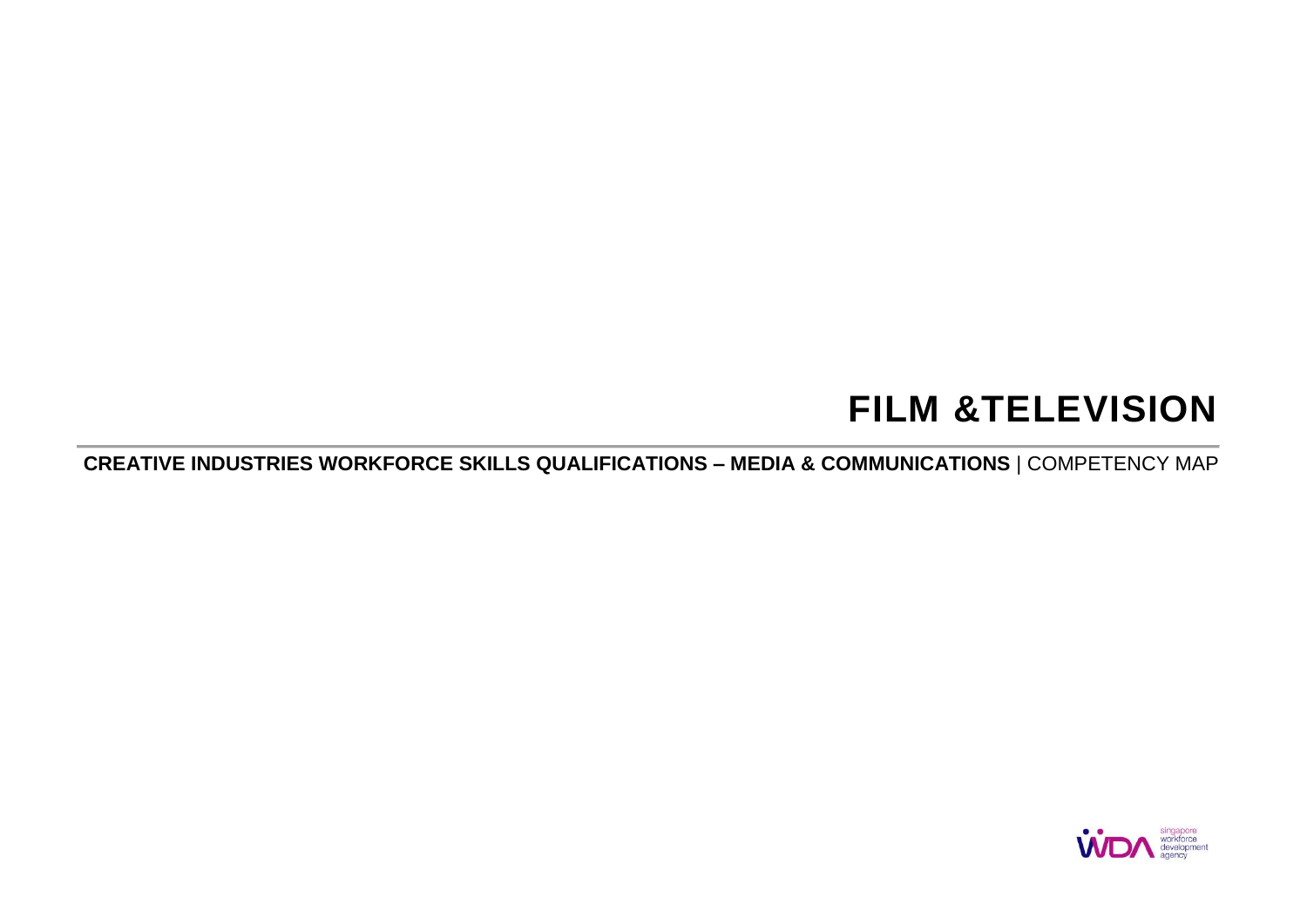## **INTRODUCTION |** FILM & TELEVISION COMPETENCY MAP

#### **INTRODUCTION TO THE FILM & TELEVISION COMPETENCY MAP**

The Film & Television Competency Map is part of the Creative Industries Workforce Skills Qualification (WSQ) Framework, which comprises 26 competency maps covering three Creative Industries clusters of Arts and Culture, Design, and Media and Communications.

| <b>ARTS AND CULTURE</b>  | <b>DESIGN</b>               | <b>MEDIA AND COMMUNICATIONS</b>           |
|--------------------------|-----------------------------|-------------------------------------------|
| <b>Creative Practice</b> | <b>Architecture</b>         | <b>Advertising</b>                        |
| <b>Cultural Heritage</b> | <b>Exhibition Design</b>    | <b>Broadcast</b>                          |
| <b>Events Management</b> | <b>Interior Design</b>      | <b>Direct &amp; Interactive Marketing</b> |
| <b>Performing Arts</b>   | <b>Industrial Design</b>    | Digital Media - Animation                 |
| <b>Technical Theatre</b> | <b>Visual Communication</b> | Digital Media - Games Development         |
| <b>Visual Arts</b>       |                             | Digital Media - Interactive Media         |
|                          |                             | <b>Film &amp; Television</b>              |
|                          |                             | <b>Library &amp; Information Services</b> |
|                          |                             | Media                                     |
|                          |                             | <b>Music</b>                              |
|                          |                             | <b>Public Relations</b>                   |
|                          |                             | <b>Printing</b>                           |
|                          |                             | <b>Publishing - Book</b>                  |
|                          |                             | <b>Publishing - Magazine</b>              |
|                          |                             | <b>Publishing - Web</b>                   |

Each competency map of the Creative Industries WSQ Framework has been endorsed by Manpower Skills and Training Council that has been set up to steer the training and development of professionals in the Creative Industries.

This Film & Television Competency Map provides an overview of the competencies required of different functions and job roles for the film & television profession. The development of the Film & Television Competency Map was guided by the Film & Television Industry Key Purpose (IKP) and it was developed after detailed consultation with representatives from the following media agencies: 18g Pictures, Camera Quip, ESPN Star Sports, Difusion Pte Ltd, Imagine Omnimedia Pte Ltd, Mind and Media, Media Corp, Media Corp Radio, Moviola Muse Pte Ltd, Shooting Gallery Asia, Temasek Polytechnic School of Design, Upsidedown Concepts, Weiyu Films, Widescreen Media, Yellow Box Studio, and including freelance director and producers/writers.

Each of the competency units listed in this competency map are further developed into competency standards that provide information on the expected work activities, expected work outcomes and skills and knowledge required of a person to perform the work activities addressed by the competency standards. The competency units are further grouped together into qualifications to provide competency progression pathways for professionals in the Film & Television sector.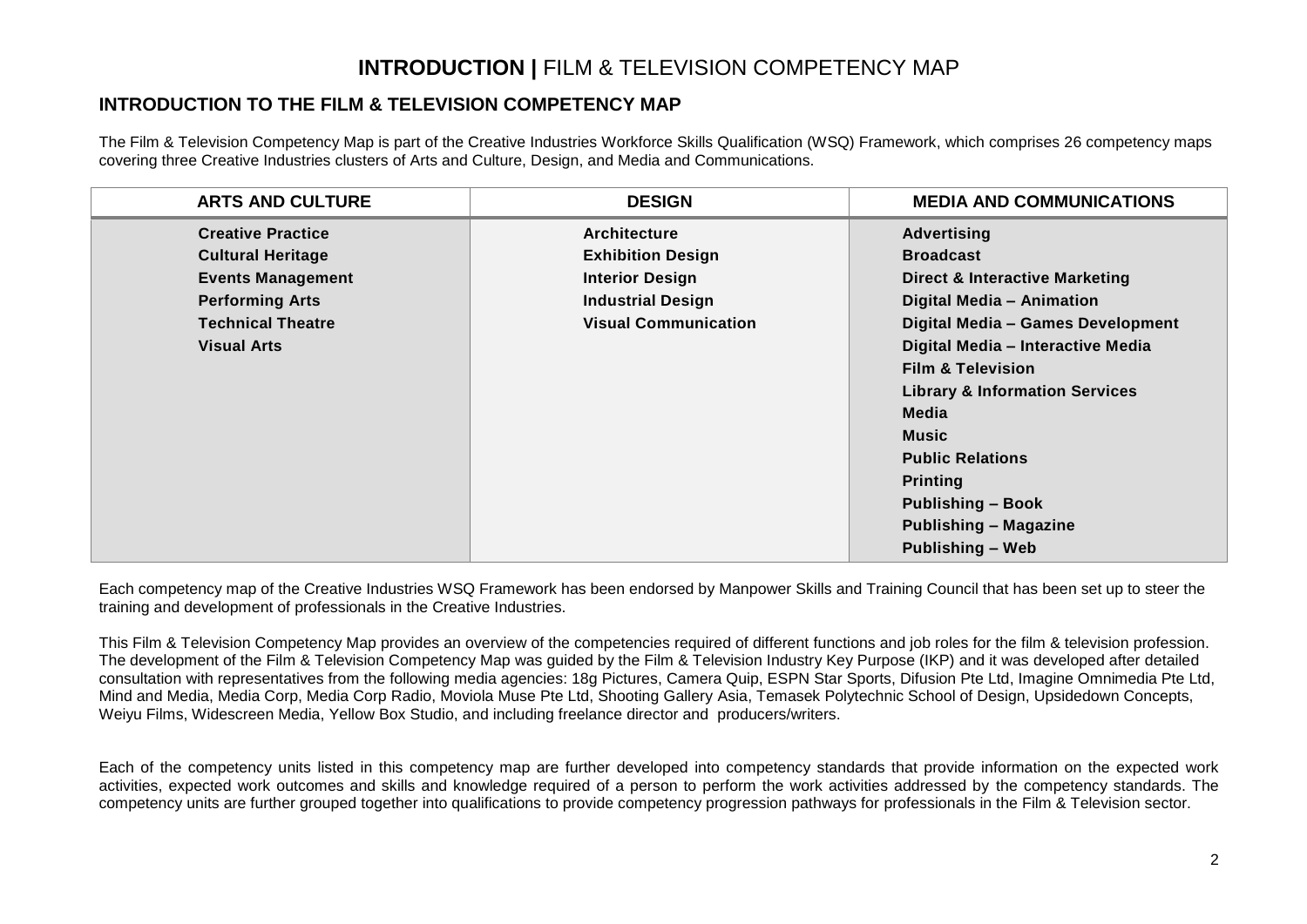#### **INTRODUCTION |** FILM & TELEVISION COMPETENCY MAP

The Film & Television Competency Map serves as a resource for employers and individuals to chart training and development and career development pathways and for training providers to identify potential training programmes to develop and deliver.

The details of the competency standards and qualifications documents are recorded in separate documents from the Film & Television Competency Map and should be read together to serve the needs of employers, individuals and training providers.

The Film & Television Competency Map would be reviewed on a regular basis (i.e., at least every three years). This will help to ensure that the Film & Television Competency Map is current and continually meet industry needs.

#### **CONTENTS**

| Introduction Film & Television Competency Map                    | 2  |
|------------------------------------------------------------------|----|
| <b>Industry Key Purpose</b>                                      | 4  |
| <b>Organisation Structure</b>                                    | 5  |
| <b>Competency Category</b>                                       | 6  |
| Art Competencies                                                 | 9  |
| <b>Audio Competencies</b>                                        | 15 |
| <b>Cinematography Competencies</b>                               | 18 |
| <b>Direction Competencies</b>                                    | 23 |
| <b>Editing Competencies</b>                                      | 25 |
| <b>Production Competencies</b>                                   | 28 |
| <b>Script Competencies</b>                                       | 33 |
| Generic / Cross-Sectoral WSQ Framework Competency Units Adoption | 36 |
| <b>Version Control</b>                                           | 37 |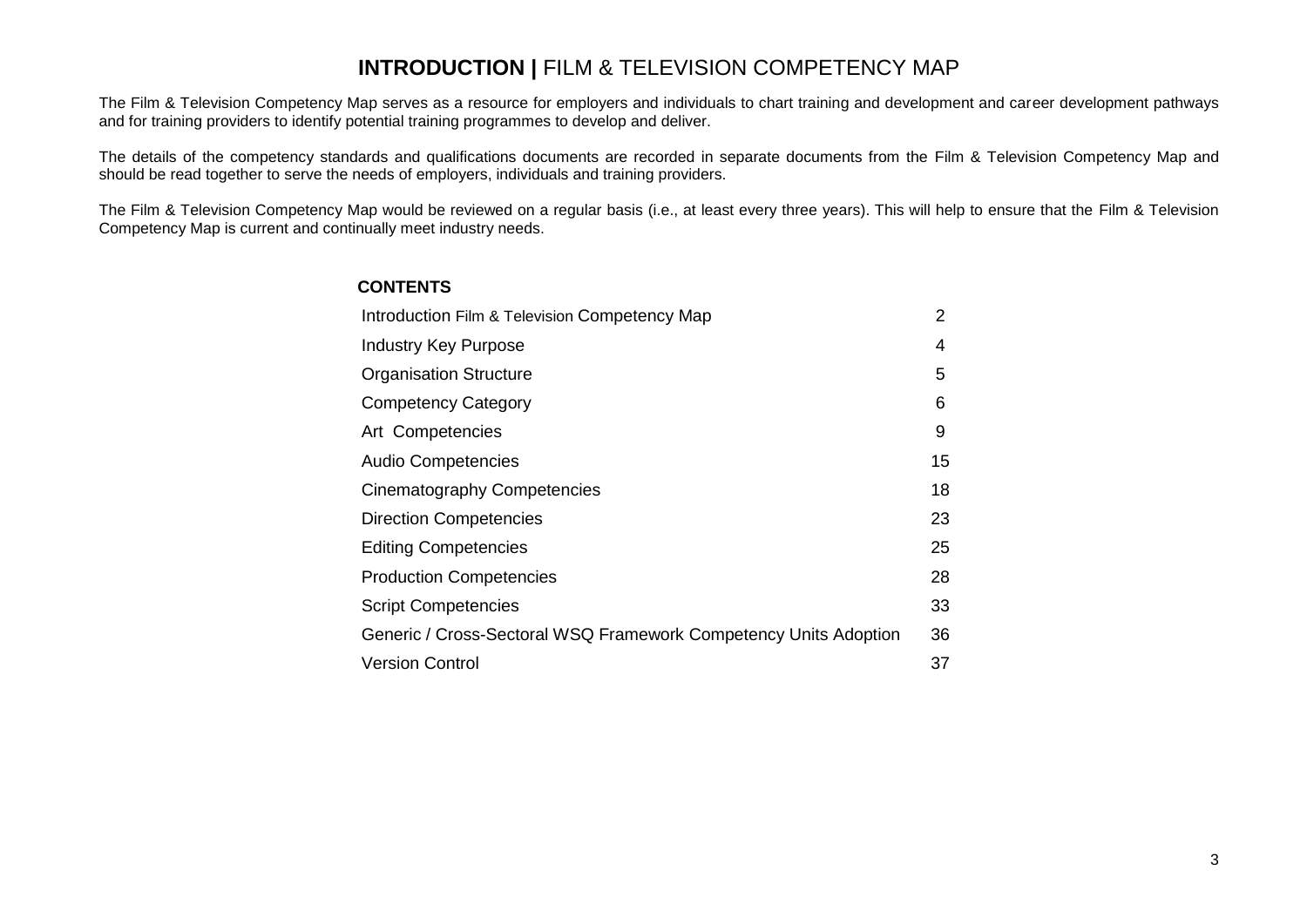## **INDUSTRY KEY PURPOSE |** FILM & TELEVISION

#### **Industry Key Purpose**

The Industry Key Purpose describes what the industry delivers in terms of product and services meeting the needs of industry, the attributes/attitudes of workforce, and the aspirations of the industry. The Key Industry Purpose provides guidance and direction in the development of the competency map and identification of competency units so as to ensure that the competency units listed in the competency map would help the industry to achieve its industry key purpose.

| Film & Television Industry Key Purpose: | To support and develop human talents, capabilities and innovation of the film & television |
|-----------------------------------------|--------------------------------------------------------------------------------------------|
|                                         | industry through evolving excellence in broadcast journalism, story telling, technique and |
|                                         | technology, so as to inform, educate, and entertain.                                       |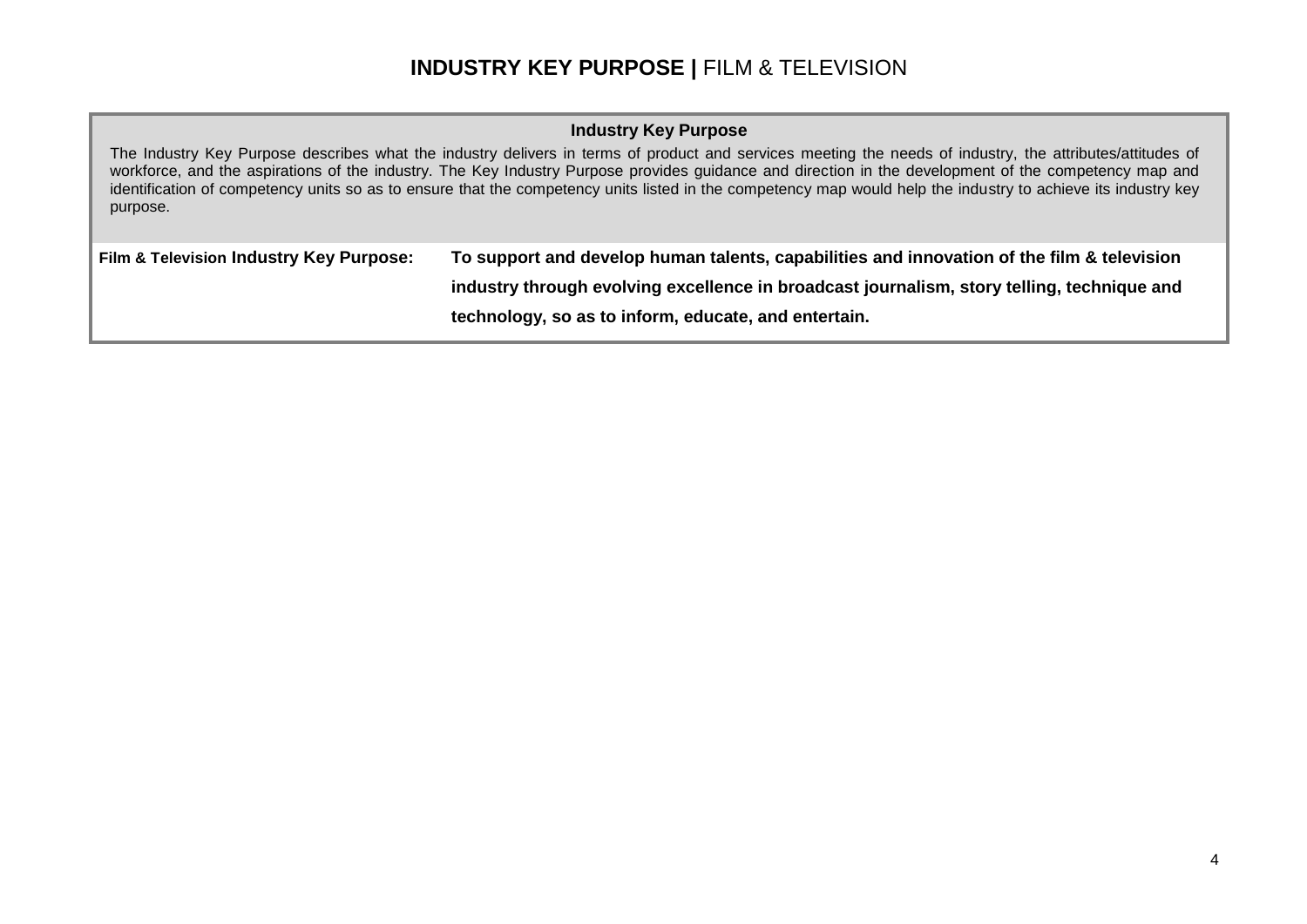# **ORGANISATION STRUCTURE |** FILM & TELEVISION

#### **Film & Television Organisation Structure**

The Film & Television (TV) Organisation Structure provides an overview of the various functions and job roles within a typical film and TV company. Competency Units are identified and sorted based on the functions, job role and WSQ qualifications level, to enable identification and development of appropriate training and development interventions by employers, individuals and training providers and to enable planning of progression and development pathways.

| <b>WSQ</b><br><b>Functions in a Film and Television Company</b>                                                                                                                                                                                                                                                                                                                                                            |              |                  |                                                                                                                                                              |                                                                                                                |                                                                                                                                                        |                                    |                                                                                                            |                                                                                                             |                                                |
|----------------------------------------------------------------------------------------------------------------------------------------------------------------------------------------------------------------------------------------------------------------------------------------------------------------------------------------------------------------------------------------------------------------------------|--------------|------------------|--------------------------------------------------------------------------------------------------------------------------------------------------------------|----------------------------------------------------------------------------------------------------------------|--------------------------------------------------------------------------------------------------------------------------------------------------------|------------------------------------|------------------------------------------------------------------------------------------------------------|-------------------------------------------------------------------------------------------------------------|------------------------------------------------|
| <b>Qualifications</b><br><b>Levels</b>                                                                                                                                                                                                                                                                                                                                                                                     |              |                  | Art                                                                                                                                                          | <b>Audio</b>                                                                                                   | Cinematography                                                                                                                                         | <b>Direction</b>                   | <b>Editing</b>                                                                                             | <b>Production</b>                                                                                           | <b>Script</b>                                  |
| <b>WSQ</b><br><b>Graduate</b><br><b>Certificate</b>                                                                                                                                                                                                                                                                                                                                                                        | 6            |                  |                                                                                                                                                              |                                                                                                                |                                                                                                                                                        | • Director                         |                                                                                                            | • Executive<br>Producer (TV)<br>• Producer (Film)                                                           |                                                |
| <b>WSQ</b><br><b>Specialist</b><br><b>Diploma</b>                                                                                                                                                                                                                                                                                                                                                                          | 5            |                  | • Production<br>Designer                                                                                                                                     | • Sound Designer                                                                                               | • Director of<br>Photography                                                                                                                           | • 1st Assistant<br>Director        | $\bullet$ Editor                                                                                           | • Producer (TV)                                                                                             | • Head Writer (TV)<br>• Screenwriter<br>(Film) |
| <b>WSQ</b><br><b>Diploma</b>                                                                                                                                                                                                                                                                                                                                                                                               | 4            |                  | • Art Director<br>• Costume<br>Designer<br>• Set Designer<br>• Special Effects<br>Coordinator                                                                | • Audio Engineer<br>• Audio Editor<br>• Automated<br>Dialogue<br>Replacement<br>(ADR) Editor<br>• Foley Editor | • Camera Operator<br>• Digital Imaging<br>Technician<br>• Gaffer / Chief<br><b>Lighting Technician</b><br>• Key Grip<br>• Steadicam Operator           | • 2nd Assistant<br><b>Director</b> | • Online Editor<br>• Colourist<br>• Graphic Artist<br>(TV / Film)<br>• Film Classifier                     | • Casting Director<br>• Location<br>Manager<br>• Production<br>Manager / Line<br>Producer                   | • Staff Writer (TV)                            |
| <b>WSQ</b><br><b>Advanced</b><br><b>Certificate</b>                                                                                                                                                                                                                                                                                                                                                                        | $\mathbf{3}$ | <b>Job Roles</b> | • Props Master<br>• Set Decorator<br>$\bullet$ Make - Up Artist<br>• Special Effects<br>Make - Up Artist<br>• Rigger<br>• Wardrobe Stylist<br>• Hair Stylist | • Location Sound<br>Recordist                                                                                  | • 1st Camera<br>Assistant / Focus<br>Puller<br>• Crane & Jib<br>Technician<br>• Dolly Grip<br>• Electrician / Lighting<br>Technician<br>$\bullet$ Grip |                                    | • Assistant Editor<br>$\bullet$ Broadcast<br>Programme<br>Manager /<br>Content<br>Acquisition<br>Personnel | • Casting Assistant<br>$\bullet$ Talent<br>Coordinator<br>• Production<br>Accountant<br>• Script Supervisor | • Researcher                                   |
| <b>WSQ</b><br>Higher<br><b>Certificate</b>                                                                                                                                                                                                                                                                                                                                                                                 | $\mathbf{2}$ |                  | • Set Builder<br>$\bullet$ Tailor /<br><b>Seamstress</b><br>• Props & Model<br>Maker                                                                         | • Boom Operator                                                                                                | • 2nd Camera<br>Assistant / Clapper<br>- Loader<br>• Data Wrangler<br>• Generator Operator                                                             |                                    |                                                                                                            | • Production<br>Assistant                                                                                   |                                                |
| <b>WSQ Qualifications Level:</b><br>There are five levels of WSQ qualifications in the Film & Television Competency Map. Each level indicates the corresponding complexity of<br>knowledge, depth of skills and accountability that the job role demands.<br><b>Functions:</b><br>Functions are not meant to be equivalent to Departments. Functions indicate the typical broad work areas in a film & television company. |              |                  |                                                                                                                                                              |                                                                                                                |                                                                                                                                                        |                                    |                                                                                                            |                                                                                                             |                                                |

Job Roles: Job roles are not meant to be equivalent to Job Titles. An individual holding a job title of "Writer" may assume the job role of a script-writer.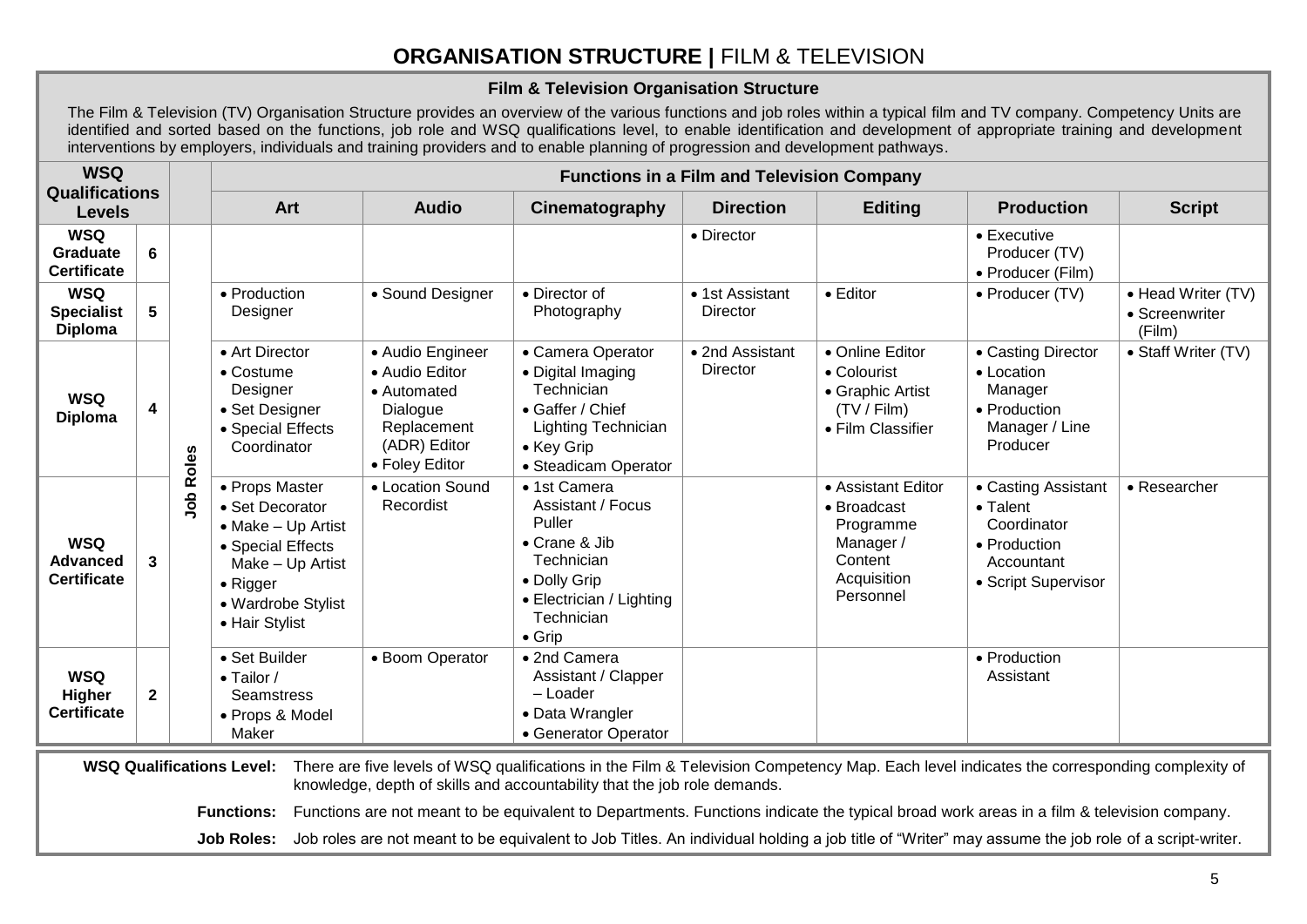# **COMPETENCY CATEGORY |** FILM & TELEVISION

#### **Competency Categories**

The Competency Category indicates the functional nature of the skills and knowledge identified under a competency unit. The competency categories that are found within the Creative Industries WSQ framework and relevant to the Film & Television Competency Map and their descriptors are presented below.

| <b>Artistic Policy(AP)</b>                                                                                                                | Costume (COS)                                                                                                                                                           |
|-------------------------------------------------------------------------------------------------------------------------------------------|-------------------------------------------------------------------------------------------------------------------------------------------------------------------------|
| Covers setting the strategy for arts work which informs the selection of type, genre<br>and style of work developed and presented         | This covers the design, manufacture, sourcing and maintenance of costume for film<br>and television as well as the performing arts.                                     |
| <b>Arts Practice (APR)</b>                                                                                                                | Databases (DBS)                                                                                                                                                         |
| Covers the conceptual skills and knowledge required for developing as a practising<br>artist                                              | Covers skills and knowledge required for creating, developing, maintaining and<br>improving databases.                                                                  |
| Audio Visual Operations / Multimedia (AVO)                                                                                                | <b>Editing (ED)</b>                                                                                                                                                     |
| This covers preparing, and operating audio-visual equipment in performance as well<br>as routine servicing maintenance.                   | Covers the creative principles and technical practice of editing in television, film and<br>animation.                                                                  |
| <b>Broadcast Engineering (BE)</b>                                                                                                         | Design (DES)                                                                                                                                                            |
| Covers radio and television broadcasting and involves both the studio end and the<br>transmitter end, as well as remote broadcasts.       | Covers skills and knowledge required for conceptualising, designing, developing,<br>implementing and realising the design product as agreed with the client.            |
| <b>Business Management (BM)</b>                                                                                                           | <b>Engineering (ENG)</b>                                                                                                                                                |
| Covers the knowledge, skills and understanding effectively to manage project with a<br>business idea.                                     | Covers the creative application of scientific principles to design or develop structures,<br>machines, apparatus, or manufacturing processes, or works.                 |
| Camera (CAM)                                                                                                                              | <b>Finance Competency Category (FIN)</b>                                                                                                                                |
| This covers the operation of film, video and HDD cameras in studio and locations<br>shoots for television and film production.            | Covers skills and knowledge required for basic budgeting to offering full coverage of<br>financial operations within an organisation.                                   |
| <b>Change and Innovation (CI)</b>                                                                                                         | <b>Human Resource (HR)</b>                                                                                                                                              |
| Covers skills and knowledge required for inspiring an environment to encourage<br>change and innovation within the working environment.   | Covers the activities of recruitment, pay, performance management, promotions,<br>management relations and planning in an effective, legal, fair, and consistent manner |
| <b>Copyright, Licensing and Intellectual Property Rights (CLR)</b>                                                                        | <b>Health and Safety (HS)</b>                                                                                                                                           |
| Covers skills and knowledge required for negotiating, protecting and avoiding<br>exploitation of intellectual property and creative work. | This covers the skills and knowledge required for managing safety within the work<br>environment and the personal safety of the worker.                                 |
| <b>Communications Competency Category (COM)</b>                                                                                           | <b>Information Management (INF)</b>                                                                                                                                     |
| This covers the transmission of thoughts, ideas and feelings from one mind to another<br>to accomplish tasks and to achieve goals.        | Covers skills and knowledge required for collecting and disseminating information                                                                                       |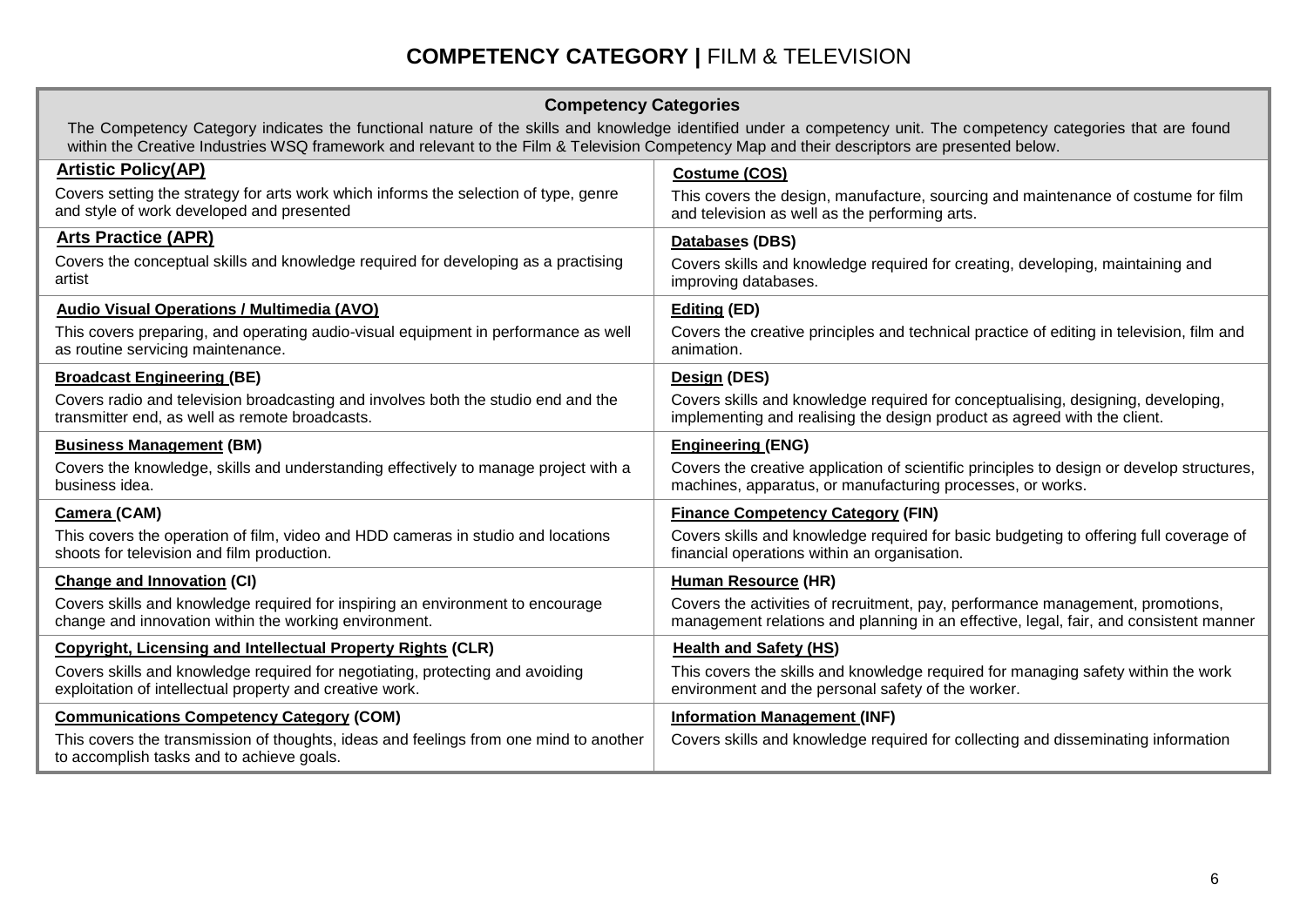# **COMPETENCY CATEGORY |** FILM & TELEVISION

| <b>Competency Categories</b>                                                                                                                                                                                                            |                                                                                                                                                     |  |  |  |  |  |
|-----------------------------------------------------------------------------------------------------------------------------------------------------------------------------------------------------------------------------------------|-----------------------------------------------------------------------------------------------------------------------------------------------------|--|--|--|--|--|
| <b>Information Management (IM)</b>                                                                                                                                                                                                      | Set (SET)                                                                                                                                           |  |  |  |  |  |
| Covers the skills and knowledge to organise and manage information through the use<br>of information technology                                                                                                                         | This covers building, set up and dismantling of sets for television, film and live<br>performance.                                                  |  |  |  |  |  |
| Infocomm Technology (IT)                                                                                                                                                                                                                | <b>Sound Operations (SO)</b>                                                                                                                        |  |  |  |  |  |
| Covers skills and knowledge required for programming and operational systems in<br>databases.                                                                                                                                           | This covers the set up and dismantling, operations and maintenance for sound for<br>television, film, studio, and live performance.                 |  |  |  |  |  |
| <b>Job Safety Skills (JS)</b>                                                                                                                                                                                                           | <b>Research (RES)</b>                                                                                                                               |  |  |  |  |  |
| Develops knowledge and skills to apply health and safety practices in the workplace<br>to maintain a safe working environment                                                                                                           | Covers using gathering, analysing and interpreting information relevant to a specific<br>area of enquiry.                                           |  |  |  |  |  |
| <b>Networks (NET)</b>                                                                                                                                                                                                                   | <b>Strategy (STR)</b>                                                                                                                               |  |  |  |  |  |
| Covers making relationships with people in other departments, organisations and<br>industries in order to maintain currency of industry knowledge, gain market insight<br>and explore opportunities for partnerships and joint working. | Covers long term plan of action designed to achieve the vision and goals of the<br>organisation.                                                    |  |  |  |  |  |
| <b>Lighting (LIG)</b>                                                                                                                                                                                                                   | <b>Television and Film Design (TVD)</b>                                                                                                             |  |  |  |  |  |
| This covers the design, installation and operation of lighting for television, film and live<br>performance.                                                                                                                            | Covers the conceptual and technical skills needed to produce the overall design feel<br>and components of design for television and film.           |  |  |  |  |  |
| <b>Production (PRO)</b>                                                                                                                                                                                                                 | Television and Film Hair and Make-up (TVHM)                                                                                                         |  |  |  |  |  |
| Covers the design, making and maintenance of props for television, film and<br>live performance.                                                                                                                                        | This covers the conceptual and technical skills needed to design, apply and maintain<br>hair and make-up television and film and live performances. |  |  |  |  |  |
| <b>Problem Solving (PS)</b>                                                                                                                                                                                                             | <b>Television Production (TVP)</b>                                                                                                                  |  |  |  |  |  |
| Covers research into problems, generation of solutions, selection and application of<br>solutions and evaluating the solution applied.                                                                                                  | Covers the skills and attributes needed to manage the process of film, television and<br>radio programme making.                                    |  |  |  |  |  |
| <b>Project Management (PM)</b>                                                                                                                                                                                                          | <b>Television, Film and Radio Production (TVRP)</b>                                                                                                 |  |  |  |  |  |
| Covers organising and managing resources in such a way that the project is<br>completed within defined scope, quality, time and cost constraints.                                                                                       | Covers the skills and attributes needed to manage the process of film and television<br>programme making.                                           |  |  |  |  |  |
| <b>Rigging (RIG)</b>                                                                                                                                                                                                                    | <b>Writing (WRI)</b>                                                                                                                                |  |  |  |  |  |
| This covers the installation and operation of rigging for fixing props, scenery, sets, and<br>lightings for television, film and live performance.                                                                                      | Covers script writing for television, film, radio and animation a well as factual writing<br>including advertising copy                             |  |  |  |  |  |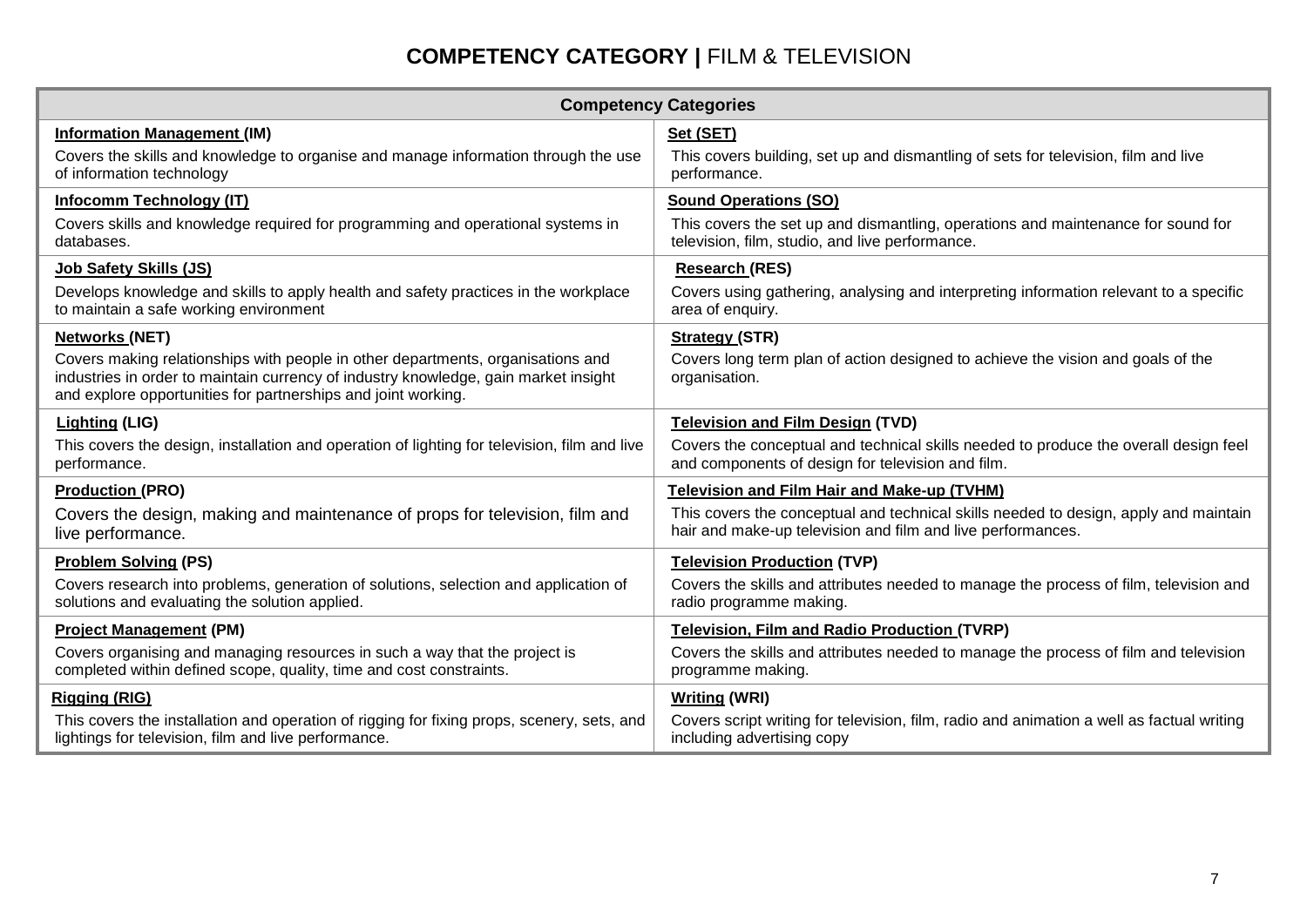# **COMPETENCY CATEGORY |** FILM & TELEVISION

|                                                                                                                                                                                                                      | <b>Competency Units</b>                                                                                                                                                                                                                                                                                                                                                                           |  |  |  |  |  |
|----------------------------------------------------------------------------------------------------------------------------------------------------------------------------------------------------------------------|---------------------------------------------------------------------------------------------------------------------------------------------------------------------------------------------------------------------------------------------------------------------------------------------------------------------------------------------------------------------------------------------------|--|--|--|--|--|
| <b>Competency unit:</b>                                                                                                                                                                                              | A competency unit represents a set of work activities that can be undertaken by an individual, and the skills, knowledge and abilities<br>associated with the work activities that can be used to certify an individual's competence in performing the set of work activities                                                                                                                     |  |  |  |  |  |
| Competency unit code:                                                                                                                                                                                                | A competency unit code is assigned to each competency unit to identify the WSQ framework and competency category that the competency<br>unit originates from. The competency unit code also identifies the WSQ qualifications level that is associated with the competency unit<br>providing an indication of the level of complexity of skills and knowledge required under the competency unit. |  |  |  |  |  |
|                                                                                                                                                                                                                      | For example, for a competency unit coded as CI-CAM-401S-0 :                                                                                                                                                                                                                                                                                                                                       |  |  |  |  |  |
|                                                                                                                                                                                                                      | 'Cl' indicates that the competency unit originates from the Creative Industries WSQ framework;                                                                                                                                                                                                                                                                                                    |  |  |  |  |  |
|                                                                                                                                                                                                                      | 'CAM' indicates that the competency unit originates from the competency category of Camera; '4' indicates that it is pegged to WSQ<br>qualifications level 4 which is WSQ Specialist Diploma level;                                                                                                                                                                                               |  |  |  |  |  |
|                                                                                                                                                                                                                      | '01' is the serial number assigned to the competency unit;                                                                                                                                                                                                                                                                                                                                        |  |  |  |  |  |
| 'S' indicates that the competency unit is usually a specialization unit when used by an individual to achieve a WSQ qualification, other<br>types of units include core units $(C')$ and elective units $(E')$ ; and |                                                                                                                                                                                                                                                                                                                                                                                                   |  |  |  |  |  |
|                                                                                                                                                                                                                      | '0' indicates the version number of the competency unit which would increase as the competency unit is reviewed at every review cycle.                                                                                                                                                                                                                                                            |  |  |  |  |  |

The competency units of the Film & Television Competency Map are presented according to the Functions in a Film & Television company in subsequent sections:

- Art
- Audio
- Cinematography
- Direction
- Editing
- Production
- Script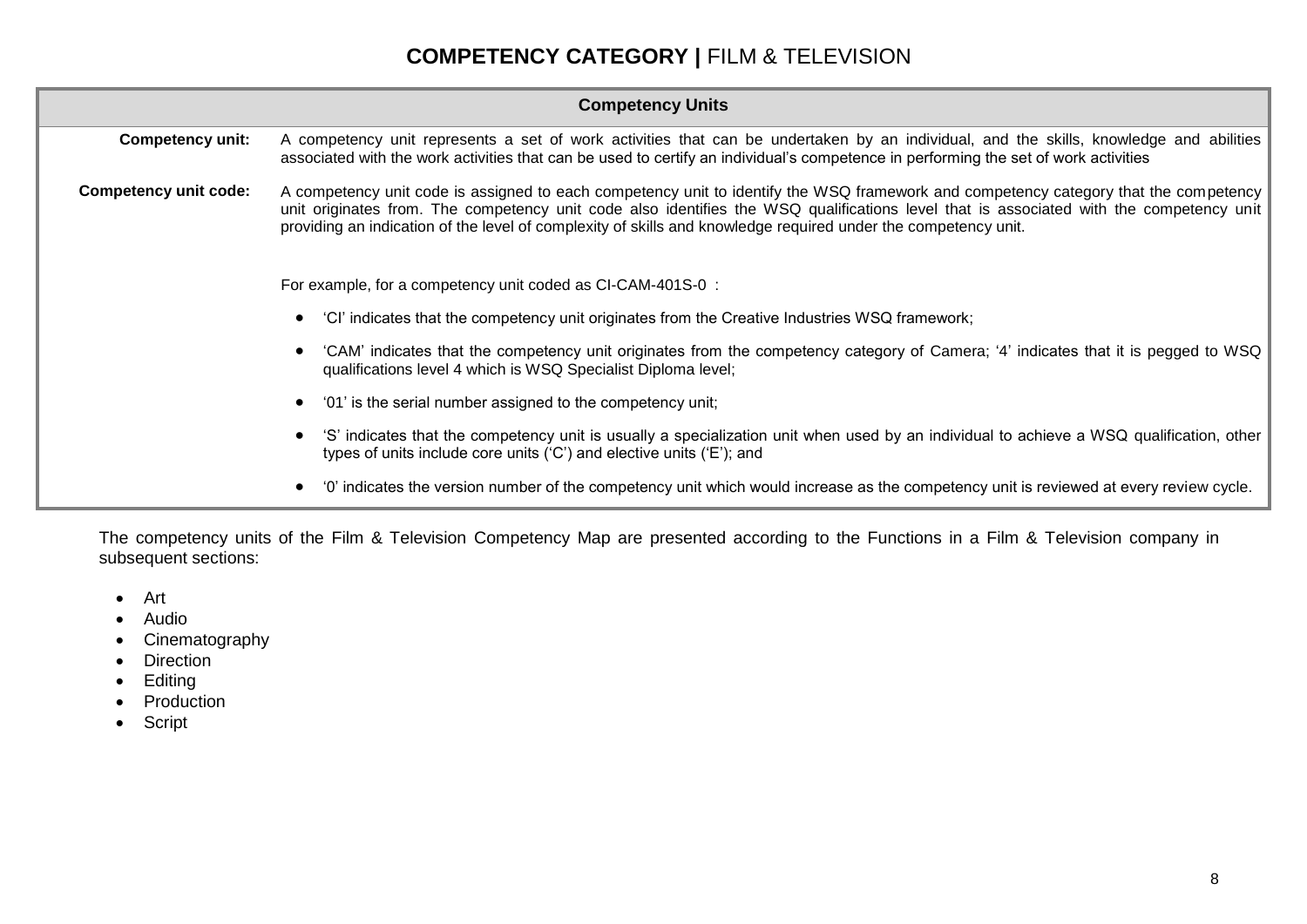# **ART** | COMPETENCIES

**FILM & TELEVISION** COMPETENCY MAP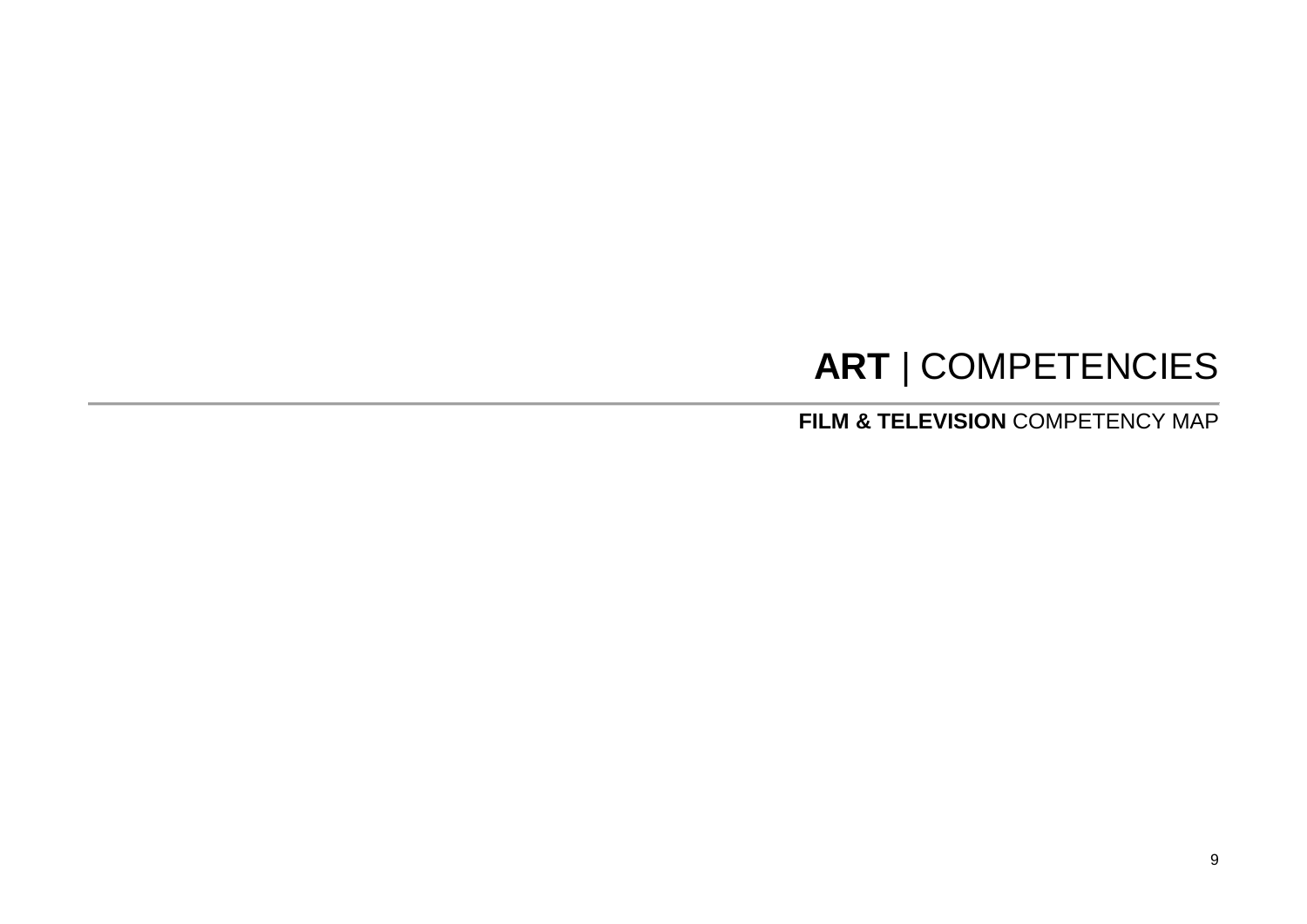| <b>WSQ Qual</b><br>Level | <b>Job Roles</b>                     | <b>Competency Unit</b><br>Code | <b>Specialisation Competency Units</b>                             | <b>Competency Unit</b><br>Code | <b>Core Competency Units</b>                                      |
|--------------------------|--------------------------------------|--------------------------------|--------------------------------------------------------------------|--------------------------------|-------------------------------------------------------------------|
|                          |                                      | CI-FIN-502E-0                  | Develop and manage budgets and financial<br>plans *                | BM-PM-408E-1                   | Manage project timeline *                                         |
|                          |                                      | CI-TVD-501S-0                  | Determine the design concept                                       | BM-PM-409E-1                   | Manage project quality *                                          |
| 5                        | <b>Production</b><br><b>Designer</b> | CI-TVD-503S-0                  | Direct the realisation of the design<br>requirements*              | CI-HR-501S-0                   | Establish hiring and labour practices for film<br>productions     |
|                          |                                      | CI-TVP-502S-0                  | Contribute to pre-production planning *                            | CI-TVP-507C-0                  | Maintain knowledge of filming methods and<br>technologies         |
|                          |                                      |                                |                                                                    | ES-JS-401G-1                   | Manage workplace safety and health system 8                       |
|                          | <b>Art Director</b>                  | CI-FIN-502E-0                  | Develop and manage budgets and financial<br>plans *                | CI-COM-410C-0                  | Manage communications in a creative<br>environment *              |
|                          |                                      | CI-PRO-403S-0                  | Assess props and special effects requirements                      | CI-PS-403E-0                   | Address problems which impact on the work *                       |
| 4                        |                                      | CI-SET-401S-0                  | Oversee set construction                                           | ES-JS-301G-1                   | Maintain workplace safety and health policies<br>and procedures * |
|                          |                                      | CI-SET-402S-0                  | Oversee dressing of sets and modifications to<br>locations         |                                |                                                                   |
|                          |                                      | CI-TVD-502S-0                  | Determine the design requirements *                                |                                |                                                                   |
| 4                        |                                      | CI-COS-405S-0                  | Develop and manage the budget for a film's<br>costume requirements | CI-COM-410C-0                  | Manage communications in a creative<br>environment *              |
|                          | Costume<br><b>Designer</b>           | CI-COS-406S-0                  | Oversee the making, fitting, and acquisition of<br>costumes        | CI-PS-403E-0                   | Address problems which impact on the work *                       |
|                          |                                      | CI-TVP-502S-0                  | Contribute to pre-production planning *                            | ES-JS-301G-1                   | Maintain workplace safety and health policies<br>and procedures * |

\*Competency Standard available

- **BM** Business Management WSQ Framework **JS** Job Safety Skills Competency Category
- 
- **ES** Employability Skills WSQ Framework **PRO** PRO
- 
- **ENG** Engineering Competency Category<br> **FIN** Finance Competency Category<br> **FIN** Finance Competency Category<br> **SET** Set Competency Category<br> **TVD** Television and Film Design
- 
- 
- 
- **CI** Creative Industries WSQ Framework **PM** Project Management Competency Category<br> **PRO** Production Competency Category<br> **PRO** Production Competency Category
	-
- **COM** Communications Competency Category **PS** Problem Solving Competency Category
	-
- **FIN** Finance Competency Category **TVD** Television and Film Design Competency Category
- **HR** Human Resource Competency Category **TVP** Television and Film Production Competency Category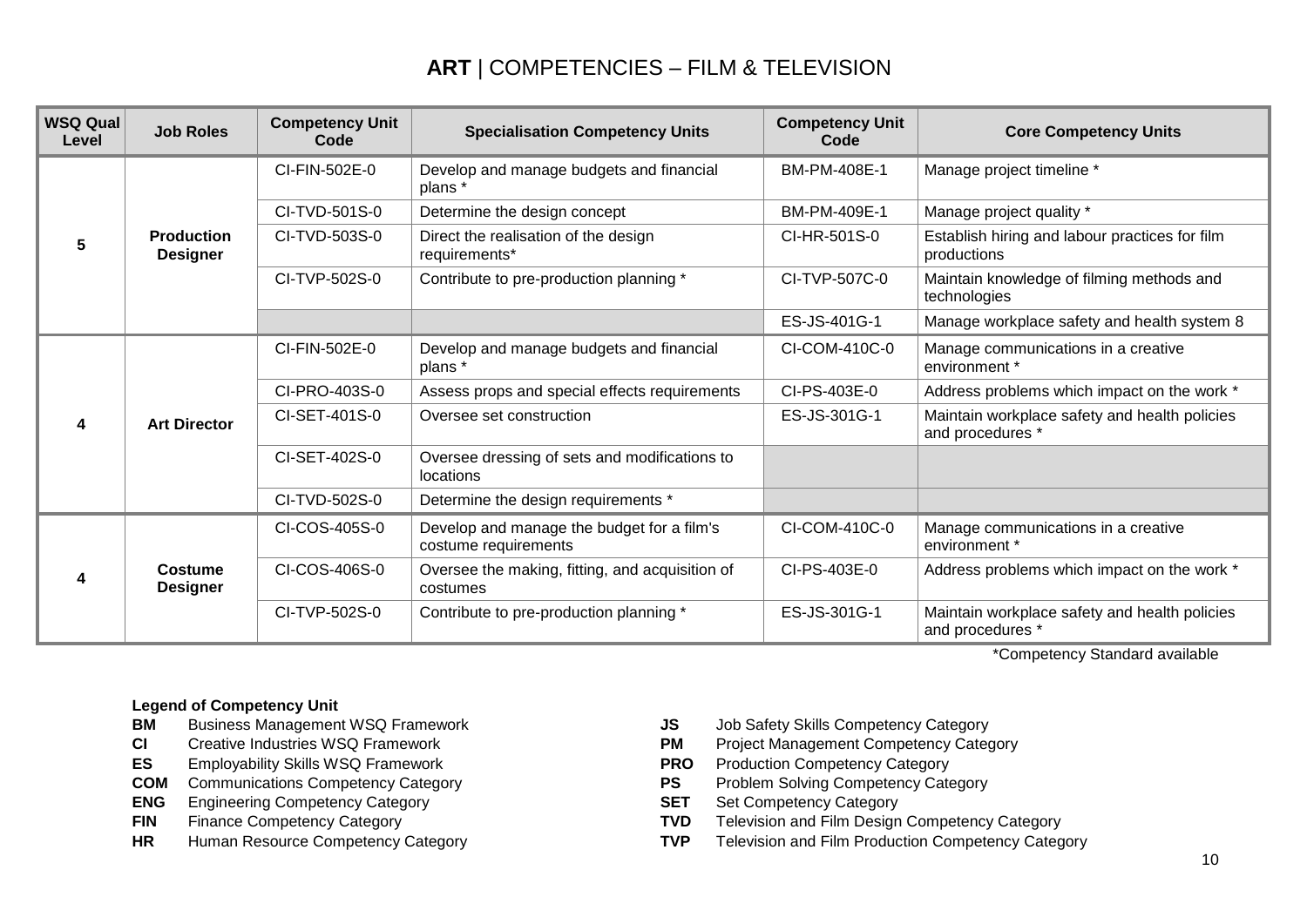| <b>WSQ Qual</b><br>Level | <b>Job Roles</b>                      | <b>Competency Unit</b><br>Code | <b>Specialisation Competency Units</b>                            | <b>Competency Unit</b><br>Code | <b>Core Competency Units</b>                                      |
|--------------------------|---------------------------------------|--------------------------------|-------------------------------------------------------------------|--------------------------------|-------------------------------------------------------------------|
|                          |                                       | CI-SET-310S-0                  | Use computer-aided design and models to build<br>concepts of sets | CI-COM-410C-0                  | Manage communications in a creative<br>environment *              |
|                          |                                       | CI-SET-401S-0                  | Oversee set construction                                          | CI-PS-403E-0                   | Address problems which impact on the work *                       |
| 4                        | <b>Set Designer</b>                   | CI-SET-404S-0                  | Design sets                                                       | ES-JS-301G-1                   | Maintain workplace safety and health policies<br>and procedures * |
|                          |                                       | CI-SET-405S-0                  | Assess set designs to meet safety requirements                    |                                |                                                                   |
|                          |                                       | CI-SET-406S-0                  | Communicate set design concepts                                   |                                |                                                                   |
|                          | <b>Special Effects</b><br>Coordinator | CI-ED-408S-1                   | Create visual effects *                                           | CI-COM-410C-0                  | Manage communications in a creative<br>environment *              |
| 4                        |                                       | CI-TVD-301S-0                  | Identify production elements required                             | CI-PS-403E-0                   | Address problems which impact on the work *                       |
|                          |                                       | CI-TVP-405S-0                  | Manage visual effects operations to meet safety<br>requirements   | ES-JS-301G-1                   | Maintain workplace safety and health policies<br>and procedures * |
|                          |                                       | CI-PRO-209S-1                  | Document and store props *                                        | CI-COM-304C-0                  | Communicate effectively in a creative<br>environment              |
| 3                        | <b>Props Master</b>                   | CI-PRO-401S-0                  | Facilitate the provision of special effects and<br>action props * | CI-CI-303C-0                   | Originate, develop and communicate ideas in<br>the workplace      |
|                          |                                       | CI-TVD-301S-0                  | Identify production elements required                             | CI-HR-309E-0                   | Work effectively with individuals and teams                       |
|                          |                                       |                                |                                                                   | ES-JS-301G-1                   | Maintain workplace safety and health policies<br>and procedures * |

- **Legend of Competency Unit<br>CI** Creative Industries WSQ Framework
- 
- **ES** Employability Skills WSQ Framework **PRO** Production Competency Category<br> **CI** Change & Innovation Competency Category **PS** Problem Solving Competency Category **CI** Change & Innovation Competency Category **PS**
- **COM** Communications Competency Category **SET** Set Competency Category
- 
- 
- **CI** Creative Industries WSQ Framework **JS** Job Safety Skills Competency Category
	-
	-
	-
- **ED** Editing Competency Category<br> **HR** Human Resource Competency Category<br> **TVP** Television and Film Production Competency Category<br> **TVP** Television and Film Production Competency Category
- **HR** Human Resource Competency Category **TVP** Television and Film Production Competency Category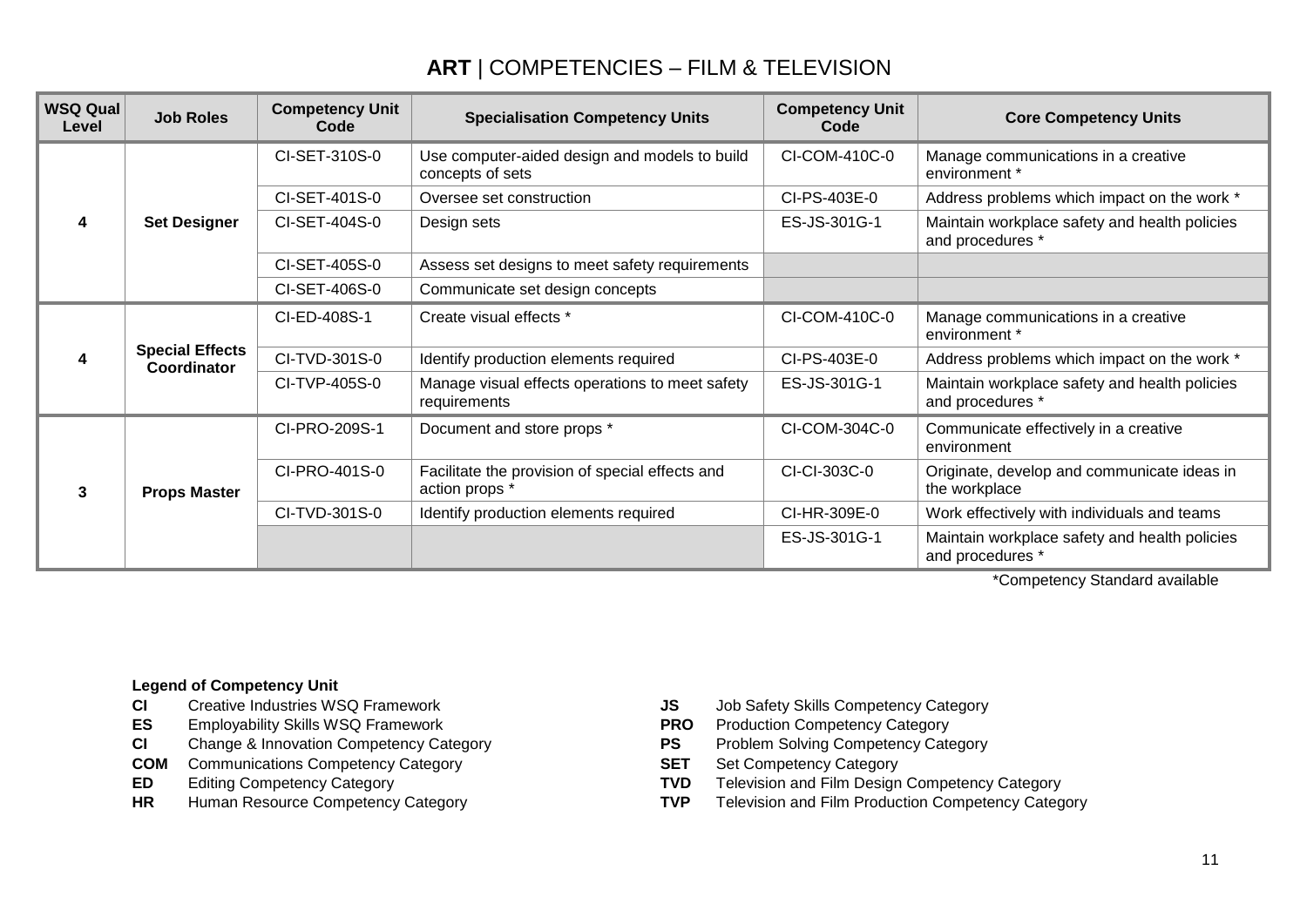| WSQ Qual<br>Level | <b>Job Roles</b>       | <b>Competency Unit</b><br>Code | <b>Specialisation Competency Units</b>                               | <b>Competency Unit</b><br>Code | <b>Core Competency Units</b>                                      |
|-------------------|------------------------|--------------------------------|----------------------------------------------------------------------|--------------------------------|-------------------------------------------------------------------|
|                   |                        | CI-SET-308S-0                  | Decorate sets                                                        | CI-CI-303C-0                   | Originate, develop and communicate ideas in<br>the workplace      |
| 3                 | <b>Set Decorator</b>   | CI-SET-309S-0                  | Inventory and store set decorations                                  | CI-COM-304C-0                  | Communicate effectively in a creative<br>environment              |
|                   |                        | $CI-TVD-301S-0$                | Identify production elements required                                | CI-HR-309E-0                   | Work effectively with individuals and teams                       |
|                   |                        |                                |                                                                      | ES-JS-301G-1                   | Maintain workplace safety and health policies<br>and procedures * |
| 3                 | <b>Make-Up Artist</b>  | CI-TVD-301S-0                  | Identify production elements required                                | CI-CI-303C-0                   | Originate, develop and communicate ideas in<br>the workplace      |
|                   |                        | CI-TVHM-301S-0                 | Apply and maintain make-up                                           | CI-COM-304C-0                  | Communicate effectively in a creative<br>environment              |
|                   |                        | CI-TVHM-303S-0                 | Maintain continuity of hair and make-up<br>throughout the production | CI-HR-309E-0                   | Work effectively with individuals and teams                       |
|                   |                        |                                |                                                                      | ES-JS-301G-1                   | Maintain workplace safety and health policies<br>and procedures * |
| 3                 |                        | CI-TVD-301S-0                  | Identify production elements required                                | CI-CI-303C-0                   | Originate, develop and communicate ideas in<br>the workplace      |
|                   | <b>Special Effects</b> | CI-TVHM-302S-0                 | Create prosthetics to be worn by performers                          | CI-COM-304C-0                  | Communicate effectively in a creative<br>environment              |
|                   | <b>Make-Up Artist</b>  | CI-TVHM-306S-0                 | Apply and maintain special effects make-up and<br>prosthetics        | CI-HR-309E-0                   | Work effectively with individuals and teams                       |
|                   |                        |                                |                                                                      | ES-JS-301G-1                   | Maintain workplace safety and health policies<br>and procedures * |

- **Legend of Competency Unit<br>CI** Creative Industries WSQ Framework
- **ES** Employability Skills WSQ Framework **SET** Set Competency Category<br> **CI** Change & Innovation Competency Category **SET** TVD Television and Film Design
- 
- 
- **HR** Human Resource Competency Category
- **CI** Creative Industries WSQ Framework **JS** Job Safety Skills Competency Category
	-
- **CI** Change & Innovation Competency Category **TVD** Television and Film Design Competency Category
- **COM** Communications Competency Category **TVHM** Television and Film Hair and Make-up Competency Category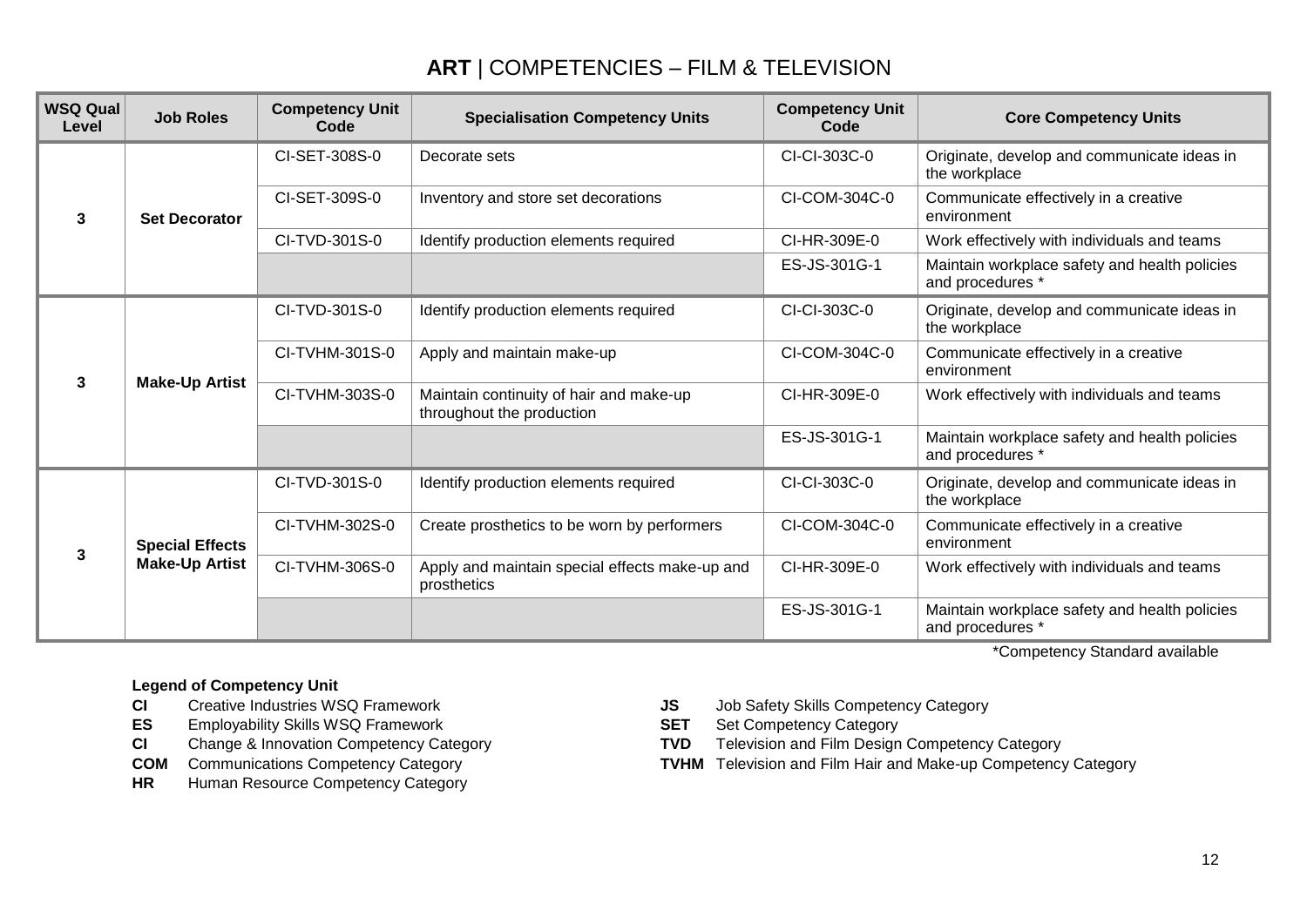| <b>WSQ Qual</b><br>Level | <b>Job Roles</b>           | <b>Competency Unit</b><br>Code | <b>Specialisation Competency Units</b>                                                 | <b>Competency Unit</b><br>Code | <b>Core Competency Units</b>                                      |
|--------------------------|----------------------------|--------------------------------|----------------------------------------------------------------------------------------|--------------------------------|-------------------------------------------------------------------|
|                          |                            | CI-RIG-310S-0                  | Conduct all rigging work                                                               | CI-CI-303C-0                   | Originate, develop and communicate ideas in the<br>workplace      |
| 3                        | <b>Rigger</b>              | CI-RIG-402S-0                  | Manage rigging operations to meet safety<br>requirements                               | CI-COM-304C-0                  | Communicate effectively in a creative<br>environment              |
|                          |                            | CI-TVD-301S-0                  | Identify production elements required                                                  | CI-HR-309E-0                   | Work effectively with individuals and teams                       |
|                          |                            |                                |                                                                                        | ES-JS-301G-1                   | Maintain workplace safety and health policies<br>and procedures * |
| 3                        | Wardrobe<br><b>Stylist</b> | CI-COS-301S-0                  | Identify costumes, makeup, and hair<br>requirements to meet production's design *      | CI-CI-303C-0                   | Originate, develop and communicate ideas in the<br>workplace      |
|                          |                            | CI-COS-303S-1                  | Organise the transfer and storage of costumes *                                        | CI-COM-304C-0                  | Communicate effectively in a creative<br>environment              |
|                          |                            | CI-COS-304S-0                  | Maintain continuity of wardrobe throughout the<br>production                           | CI-HR-309E-0                   | Work effectively with individuals and teams                       |
|                          |                            | CI-TVD-301S-0                  | Identify production elements required                                                  | ES-JS-301G-1                   | Maintain workplace safety and health policies<br>and procedures * |
| 3                        |                            | CI-TVD-301S-0                  | Identify production elements required                                                  | CI-CI-303C-0                   | Originate, develop and communicate ideas in the<br>workplace      |
|                          | <b>Hair Stylist</b>        | CI-TVHM-303S-0                 | Maintain continuity of hair and make-up<br>throughout the production                   | CI-COM-304C-0                  | Communicate effectively in a creative<br>environment              |
|                          |                            | CI-TVHM-305S-0                 | Style hair                                                                             | CI-HR-309E-0                   | Work effectively with individuals and teams                       |
|                          |                            | CI-TVHM-401S-0                 | Manage the fabrication and application of<br>costumes, wigs and make-up for performers | ES-JS-301G-1                   | Maintain workplace safety and health policies<br>and procedures * |

- **Legend of Competency Unit<br>CI** Creative Industries WSQ Framework **CI** Creative Industries WSQ Framework **HR** Human Resource Competency Category
- 
- **ES** Employability Skills WSQ Framework **JS** Job Safety Skills Competency Category **CI** Change and Innovation Competency Category **CI** RIG Rigging Competency Category **CI** Change and Innovation Competency Category **RIG COM** Communication Competency Category **RIG TVD**
- 
- 
- 
- 
- 
- **TVD** Television and Film Design Competency Category
- **COS** Costume Competency Category **TVHM** Television and Film Hair and Make-up Competency Category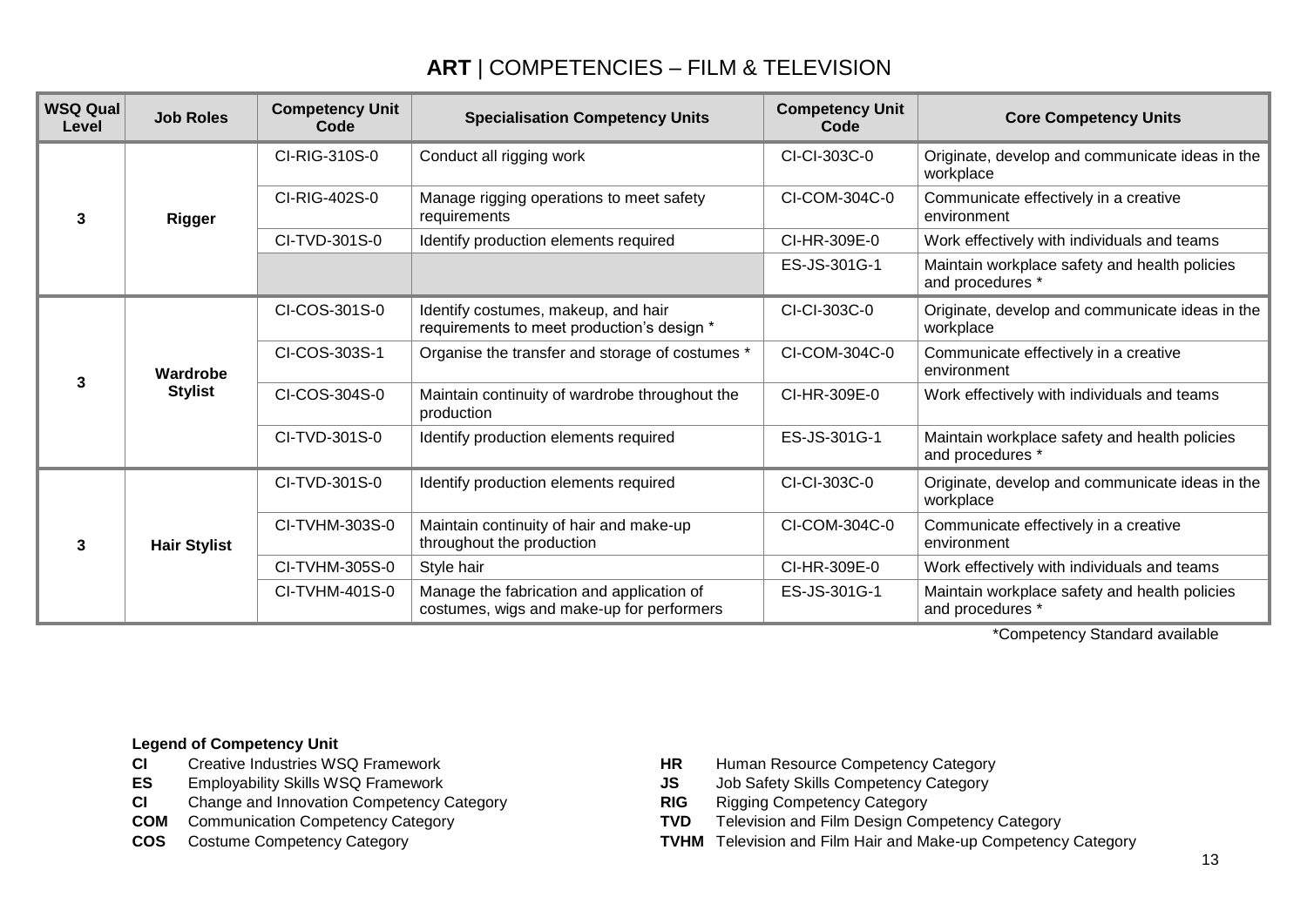| WSQ Qual<br>Level | <b>Job Roles</b>   | <b>Competency Unit</b><br>Code | <b>Specialisation Competency Units</b>          | <b>Competency Unit</b><br>Code | <b>Core Competency Units</b>                                                                        |
|-------------------|--------------------|--------------------------------|-------------------------------------------------|--------------------------------|-----------------------------------------------------------------------------------------------------|
|                   |                    | CI-SET-201S-0                  | <b>Build sets</b>                               | CI-HR-210C-0                   | Work effectively with others                                                                        |
| 2                 | <b>Set Builder</b> | CI-SET-206S-0                  | Maintain safety during set construction         | CI-HS-207E-0                   | Contribute to health and safety in the workplace*                                                   |
|                   |                    |                                |                                                 | CI-TVP-222C-1                  | Develop an understanding of film and television<br>industry terminology, technology and aesthetics* |
| Tailor /          |                    | CI-COS-201S-0                  | Tailor, repair, and alter costumes              | CI-HR-210C-0                   | Work effectively with others                                                                        |
|                   |                    | CI-COS-202S-0                  | Measure and fit artistes                        | CI-HS-207E-0                   | Contribute to health and safety in the workplace                                                    |
|                   | <b>Seamstress</b>  |                                |                                                 | CI-TVP-222C-1                  | Develop an understanding of film and television<br>industry terminology, technology and aesthetics* |
|                   |                    | CI-PRO-402S-0                  | Construct props / models for use in productions | CI-HR-210C-0                   | Work effectively with others                                                                        |
|                   | Props & Model      |                                |                                                 | CI-HS-207E-0                   | Contribute to health and safety in the workplace                                                    |
|                   | Maker              |                                |                                                 | CI-TVP-222C-1                  | Develop an understanding of film and television<br>industry terminology, technology and aesthetics* |

\*Competency Standard available

- **CI** Creative Industries WSQ Framework **PRO Production** Competency Category<br> **COS** Costume Competency Category **PRO SET** Set Competency Category
- 
- **COS** Costume Competency Category<br> **SET** Human Resource Competency Category<br> **SET** COMPETER
- **HS** Health and Safety Competency Category
- 
- 
- **HR** Human Resource Competency Category **TVP** Television and Film Production Competency Category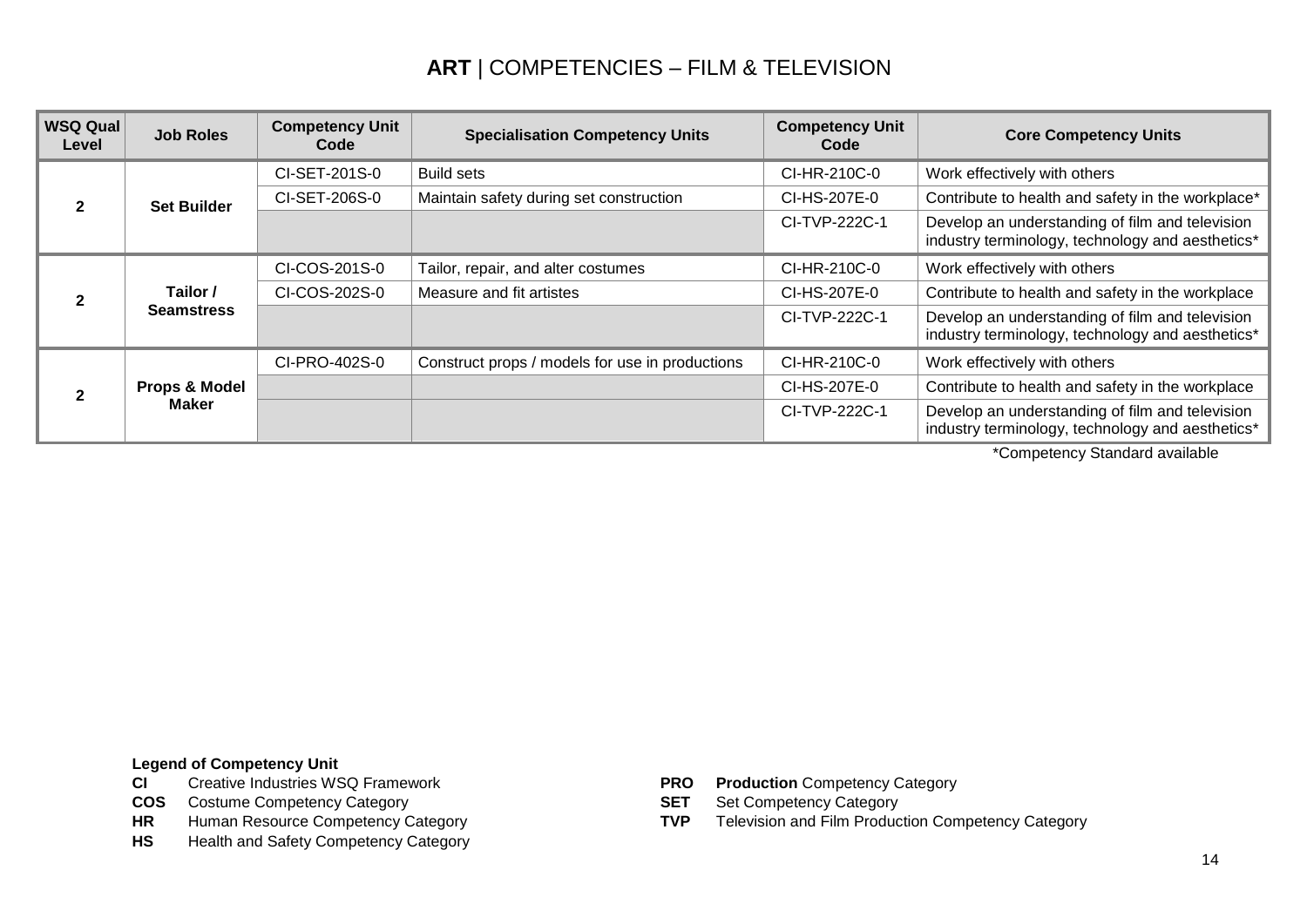# **AUDIO** | COMPETENCIES

**FILM & TELEVISION** COMPETENCY MAP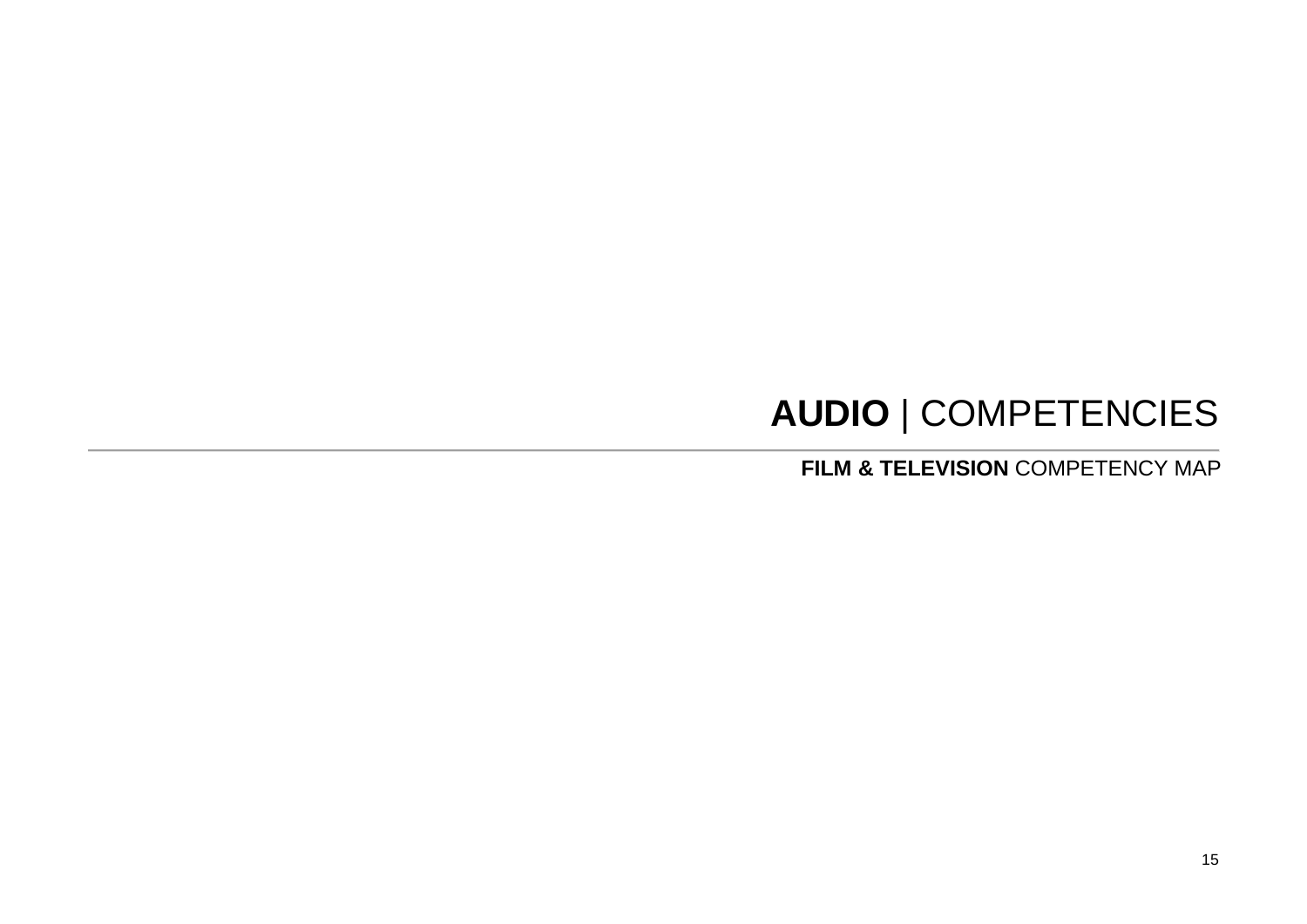| <b>WSQ Qual</b><br>Level | <b>Job Roles</b>         | <b>Competency Unit</b><br>Code | <b>Specialisation Competency Units</b>                       | <b>Competency Unit</b><br>Code | <b>Core Competency Units</b>                                      |
|--------------------------|--------------------------|--------------------------------|--------------------------------------------------------------|--------------------------------|-------------------------------------------------------------------|
|                          |                          | CI-SO-406S-0                   | Implement sound design *                                     | BM-PM-408E-1                   | Manage project timeline *                                         |
|                          |                          | CI-SO-519S-1                   | Determine the sound design *                                 | BM-PM-409E-1                   | Manage project quality *                                          |
| 5                        | Sound<br><b>Designer</b> | CI-FIN-502E-0                  | Develop and manage budgets and financial<br>plans *          | CI-HR-501S-0                   | Establish hiring and labour practices for film<br>productions     |
|                          |                          | CI-TVP-502S-0                  | Contribute to pre-production planning *                      | CI-TVP-507C-0                  | Maintain knowledge of filming methods and<br>technologies         |
|                          |                          |                                |                                                              | ES-JS-401G-1                   | Manage workplace safety and health system *                       |
|                          | <b>Audio Engineer</b>    | CI-SO-403S-1                   | Manage audio equipment for a recording<br>session *          | CI-COM-410C-0                  | Manage communications in a creative<br>environment *              |
|                          |                          | CI-SO-404S-0                   | Determine requirements and direct sound<br>operations *      | CI-PS-403E-0                   | Address problems which impact on the work *                       |
|                          |                          | CI-SO-407S-1                   | Record sound in a studio environment *                       | ES-JS-301G-1                   | Maintain workplace safety and health policies<br>and procedures * |
|                          |                          | CI-SO-304S-0                   | Improve inferior sound recordings and<br>manipulate audio    | CI-COM-410C-0                  | Manage communications in a creative<br>environment *              |
|                          |                          | CI-SO-308S-1                   | Break down music and voice soundtracks for<br>productions *  | CI-PS-403E-0                   | Address problems which impact on the work *                       |
|                          | <b>Audio Editor</b>      | CI-SO-310S-1                   | Document and store media *                                   | ES-JS-301G-1                   | Maintain workplace safety and health policies<br>and procedures * |
|                          |                          | CI-SO-311S-1                   | Edit sound using a digital audio workstation *               |                                |                                                                   |
|                          |                          | CI-SO-312S-1                   | Perform basic maintenance and repair of audio<br>equipment * |                                |                                                                   |
|                          |                          | CI-TVD-301S-0                  | Identify production elements required                        |                                |                                                                   |

\*Competency Standard available

- **BM** Business Management WSQ Framework **JS** Job Safety Skills Competency Category
- 
- 
- **COM** Communications Competency Category **SO**<br> **FIN** Finance Competency Category **SO SO TVD**
- 
- 
- 
- **CI** Creative Industries WSQ Framework **PM** Project Management Competency Category
- **ES** Employability Skills WSQ Framework **PS** Problem Solving Competency Category **COM** Communications Competency Category **COM** Communications Competency Category
	-
- **FIN** Finance Competency Category **TVD** Television and Film Design Competency Category
- HR Human Resource Competency Category **TVP Television and Film Production Competency Category**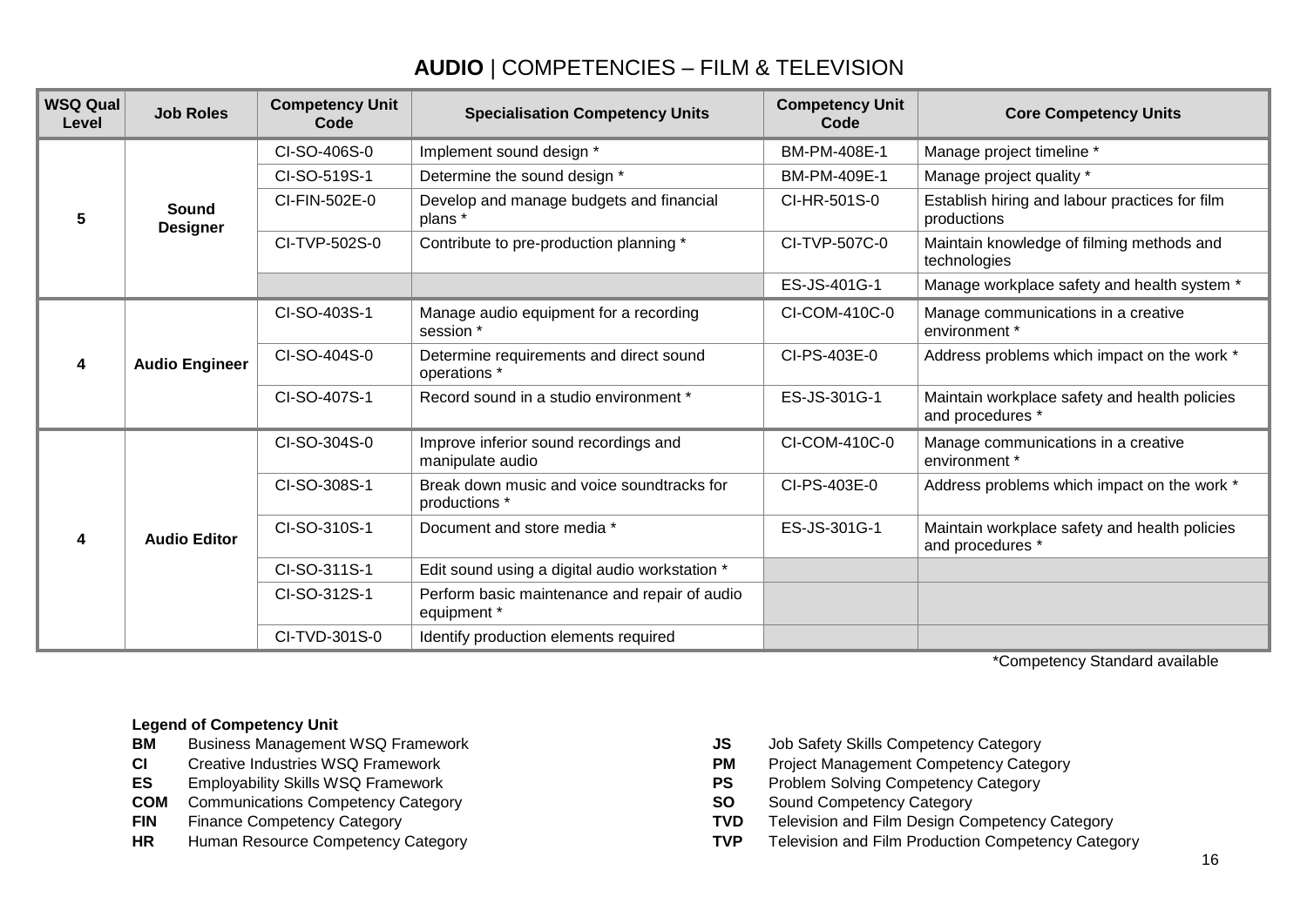| <b>WSQ Qual</b><br>Level | <b>Job Roles</b>               | <b>Competency Unit</b><br>Code | <b>Specialisation Competency Units</b>                    | <b>Competency Unit</b><br>Code | <b>Core Competency Units</b>                                                                        |
|--------------------------|--------------------------------|--------------------------------|-----------------------------------------------------------|--------------------------------|-----------------------------------------------------------------------------------------------------|
|                          | Automated                      | CI-SO-305S-0                   | Edit dialogue                                             | CI-COM-410C-0                  | Manage communications in a creative<br>environment *                                                |
| Δ                        | <b>Dialogue</b><br>Replacement | CI-SO-407S-1                   | Record sound in a studio environment *                    | CI-PS-403E-0                   | Address problems which impact on the work *                                                         |
|                          | (ADR) Editor                   | CI-SO-408S-0                   | Manage automated dialogue replacement (adr)<br>operations | ES-JS-301G-1                   | Maintain workplace safety and health policies<br>and procedures *                                   |
|                          |                                | CI-SO-311S-1                   | Edit sound using a digital audio workstation *            | CI-COM-410C-0                  | Manage communications in a creative<br>environment *                                                |
| 4                        | <b>Foley Editor</b>            | CI-SO-407S-1                   | Record sound in a studio environment *                    | CI-PS-403E-0                   | Address problems which impact on the work *                                                         |
|                          |                                | CI-SO-409S-0                   | Manage foley operations                                   | ES-JS-301G-1                   | Maintain workplace safety and health policies<br>and procedures *                                   |
|                          |                                | CI-SO-306S-0                   | Operate microphones, mixers and recorders                 | CI-CI-303C-0                   | Originate, develop and communicate ideas in<br>the workplace                                        |
| 3                        | Location<br>Sound              | CI-SO-318S-1                   | Record location sound *                                   | CI-COM-304C-0                  | Communicate effectively in a creative<br>environment                                                |
|                          | <b>Recordist</b>               | CI-SO-404S-0                   | Determine requirements and direct sound<br>operations *   | CI-HR-309E-0                   | Work effectively with individuals and teams                                                         |
|                          |                                |                                |                                                           | ES-JS-301G-1                   | Maintain workplace safety and health policies<br>and procedures *                                   |
|                          |                                | CI-RIG-203S-0                  | Implement the rigging and fitting of microphones          | CI-HR-210C-0                   | Work effectively with others                                                                        |
| $\mathbf{2}$             | <b>Boom Operator</b>           | CI-SO-202S-0                   | Operate boom equipment                                    | CI-HS-207E-0                   | Contribute to health and safety in the workplace*                                                   |
|                          |                                |                                |                                                           | CI-TVP-222C-1                  | Develop an understanding of film and television<br>industry terminology, technology and aesthetics* |

\*Competency Standard available

- **CI** Creative Industries WSQ Framework **JS** Job Safety Skills Competency Category
- **ES** Employability Skills WSQ Framework **PS** Problem Solving Competency Category
- **CI** Chang & Innovation Competency Category<br> **COM** Communications Competency Category<br> **COM** Communications Competency Category<br> **COM** Communications Competency Category
- **COM** Communications Competency Category **SOUND COM**
- 
- **HS** Health and Safety Competency Category
- 
- 
- 
- 
- HR Human Resource Competency Category **TVP** Television and Film Production Competency Category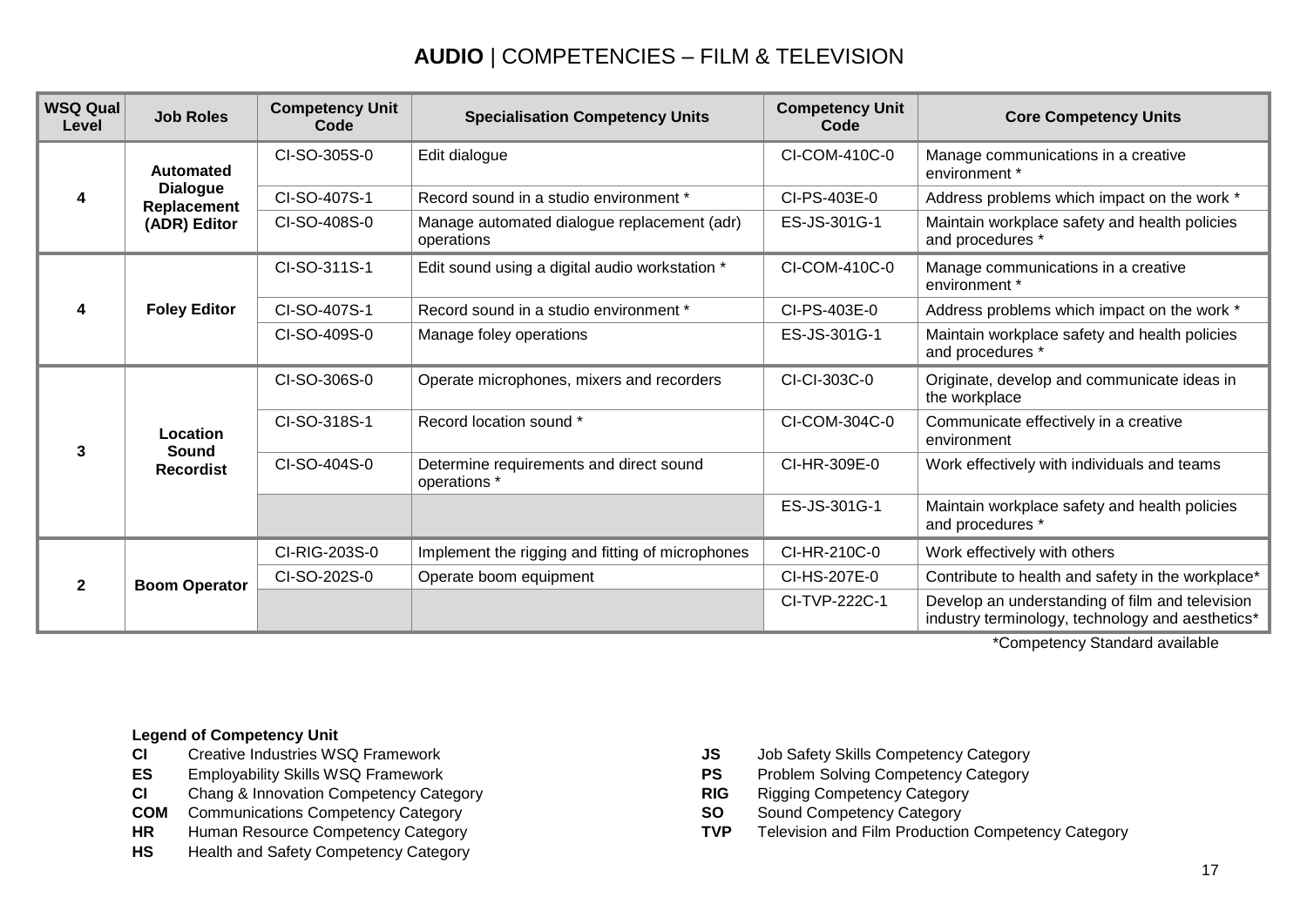# **CINEMATOGRAPHY** | COMPETENCIES

**FILM & TELEVISION** COMPETENCY MAP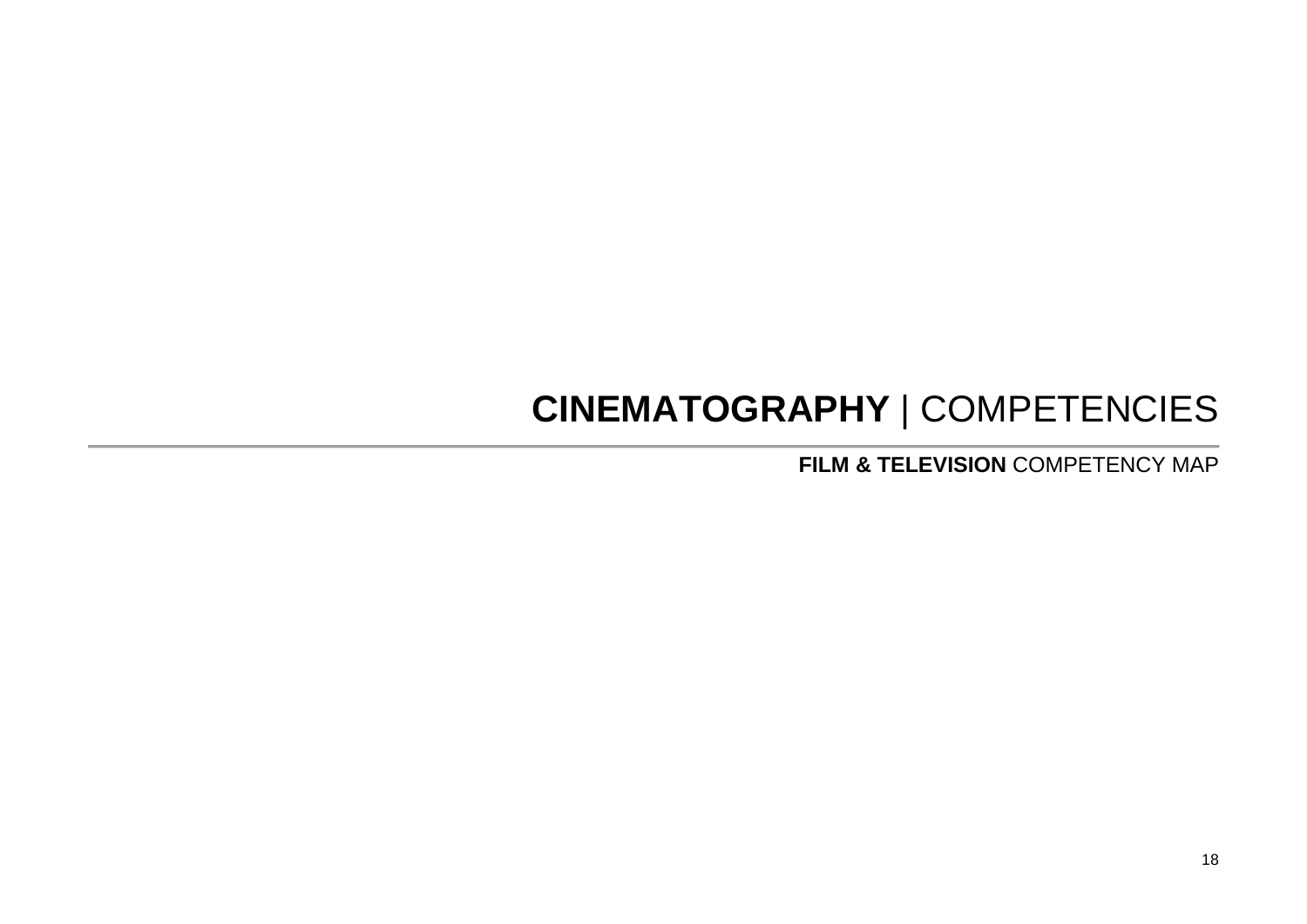| <b>WSQ Qual</b><br>Level | <b>Job Roles</b>                            | <b>Competency Unit</b><br>Code | <b>Specialisation Competency Units</b>                                                                                          | <b>Competency Unit</b><br>Code | <b>Core Competency Units</b>                                      |
|--------------------------|---------------------------------------------|--------------------------------|---------------------------------------------------------------------------------------------------------------------------------|--------------------------------|-------------------------------------------------------------------|
|                          |                                             | CI-CAM-313S-1                  | Record sequences using a digital video camera<br>for use in productions *                                                       | BM-PM-408E-1                   | Manage project timeline *                                         |
|                          | Director of                                 | CI-CAM-401S-0                  | Devise camera angles and coverage with the<br>director of photography / cameraman and<br>director to maximise dramatic effect * | BM-PM-409E-1                   | Manage project quality *                                          |
| 5                        | Photography                                 | CI-CAM-502S-0                  | Manage and direct the camera crew                                                                                               | CI-HR-501S-0                   | Establish hiring and labour practices for film<br>productions     |
|                          |                                             | CI-FIN-502E-0                  | Develop and manage budgets and financial<br>plans *                                                                             | CI-TVP-507C-0                  | Maintain knowledge of filming methods and<br>technologies         |
|                          |                                             | CI-TVP-502S-0                  | Contribute to pre-production planning *                                                                                         | ES-JS-401G-1                   | Manage workplace safety and health system *                       |
|                          | Camera                                      | CI-CAM-307S-1                  | Obtain and maintain camera equipment *                                                                                          | CI-COM-410C-0                  | Manage communications in a creative<br>environment *              |
|                          |                                             | CI-CAM-313S-1                  | Record sequences using a digital video camera<br>for use in productions *                                                       | CI-PS-403E-0                   | Address problems which impact on the work *                       |
| 4                        | Operator                                    | CI-CAM-402S-0                  | Compose, frame and track the Image *                                                                                            | ES-JS-301G-1                   | Maintain workplace safety and health policies<br>and procedures * |
|                          |                                             | CI-CAM-403S-1                  | Control image quality during shooting *                                                                                         |                                |                                                                   |
|                          |                                             | CI-CAM-407S-0                  | Plan and choreograph camera moves *                                                                                             |                                |                                                                   |
|                          |                                             | CI-CAM-408S-0                  | Set up and calibrate image monitoring<br>equipment                                                                              | CI-COM-410C-0                  | Manage communications in a creative<br>environment *              |
| 4                        | <b>Digital Imaging</b><br><b>Technician</b> | CI-ENG-402S-0                  | Troubleshoot digital imaging acquisition<br>equipment                                                                           | CI-PS-403E-0                   | Address problems which impact on the work *                       |
|                          |                                             | CI-IT-303S-0                   | Troubleshoot digital formats                                                                                                    | ES-JS-301G-1                   | Maintain workplace safety and health policies<br>and procedures * |

\*Competency Standard available

- 
- 
- 
- 
- 
- 
- **FIN** Finance Competency Category
- **BM** Business Management WSQ Framework **HR** Human Resource Competency Category
- **CI** Creative Industries WSQ Framework **IT** Infocomm Technology Competency Category
- **ES** Employability Skills WSQ Framework **JS** Job Safety Skills Competency Category
- **CAM** Camera Competency Category **PM** Project Management Competency Category
- **COM** Communications Competency Category **PS** Problem Solving Competency Category
- **ENG** Engineering Competency Category **TVP** Television and Film Production Competency Category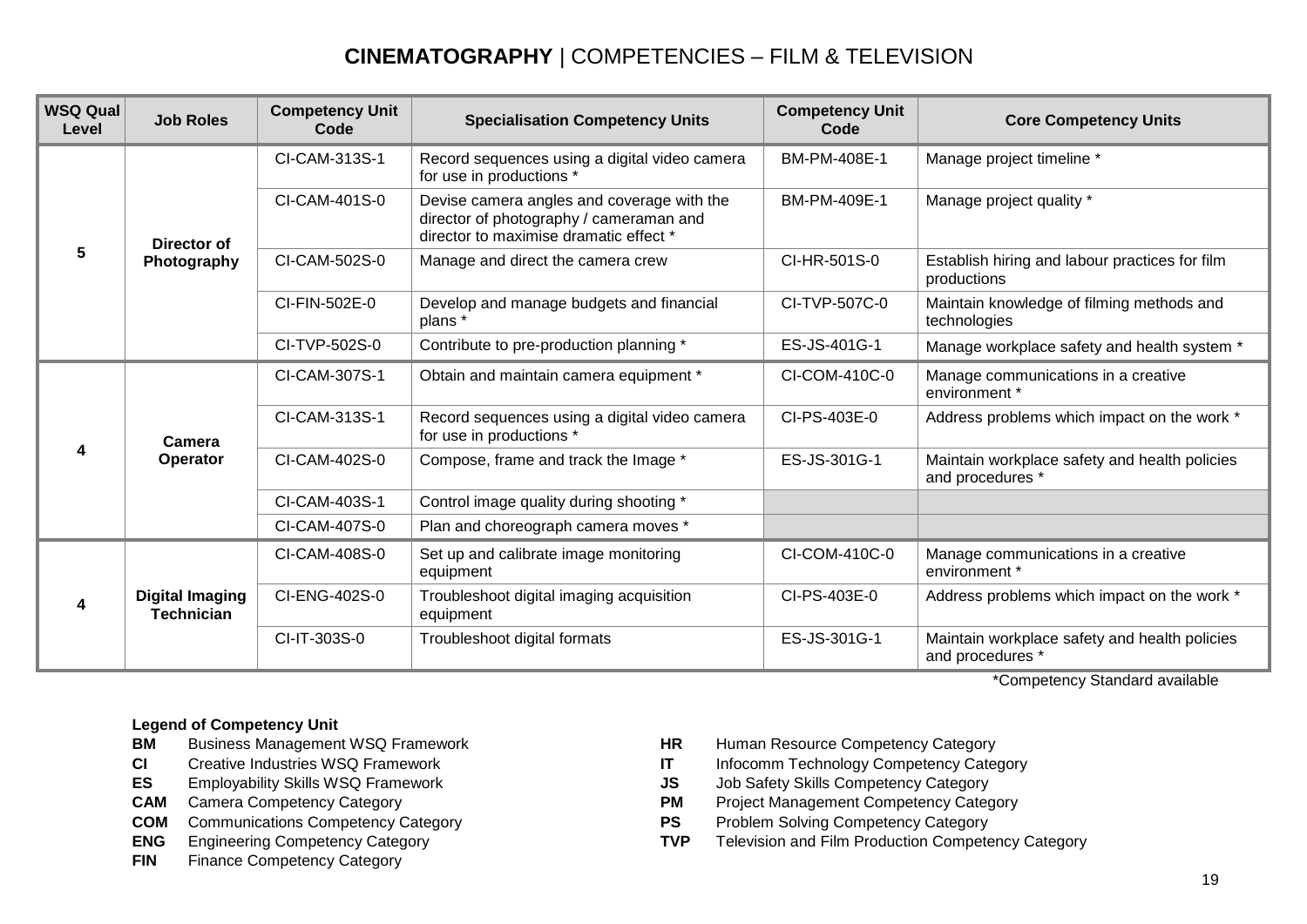| <b>WSQ Qual</b><br>Level | <b>Job Roles</b>                                | <b>Competency Unit</b><br>Code | <b>Specialisation Competency Units</b>                                                    | <b>Competency Unit</b><br>Code | <b>Core Competency Units</b>                                      |
|--------------------------|-------------------------------------------------|--------------------------------|-------------------------------------------------------------------------------------------|--------------------------------|-------------------------------------------------------------------|
|                          |                                                 | CI-AVO-304S-1                  | Maintain and troubleshoot multimedia equipment                                            | CI-COM-410C-0                  | Manage communications in a creative<br>environment *              |
|                          |                                                 | CI-LIG-312S-0                  | Acquire and maintain electric equipment                                                   | CI-PS-403E-0                   | Address problems which impact on the work *                       |
|                          | Gaffer / Chief<br>Lighting<br><b>Technician</b> | CI-LIG-401S-0                  | Manage and carry out lighting for live events<br>(including televised events) *           | ES-JS-301G-1                   | Maintain workplace safety and health policies<br>and procedures * |
|                          |                                                 | CI-LIG-403S-1                  | Set up lights to achieve the desired technical<br>and aesthetic requirements of a shoot * |                                |                                                                   |
|                          |                                                 | CI-LIG-406S-0                  | Supervise electric department                                                             |                                |                                                                   |
|                          | <b>Key Grip</b>                                 | CI-AVO-304S-1                  | Maintain and troubleshoot multimedia equipment                                            | CI-COM-410C-0                  | Manage communications in a creative<br>environment *              |
|                          |                                                 | CI-CAM-305S-0                  | Acquire and maintain grip equipment                                                       | CI-PS-403E-0                   | Address problems which impact on the work *                       |
|                          |                                                 | CI-CAM-409S-0                  | Supervise grip department                                                                 | ES-JS-301G-1                   | Maintain workplace safety and health policies<br>and procedures * |
|                          |                                                 | CI-RIG-403S-0                  | Manage grip rigging operations to meet safety<br>requirements                             |                                |                                                                   |
|                          |                                                 | CI-CAM-402S-0                  | Compose, frame and track the Image *                                                      | CI-COM-410C-0                  | Manage communications in a creative<br>environment *              |
|                          | <b>Steadicam</b><br><b>Operator</b>             | CI-CAM-406S-1                  | Operate camera stabilising system *                                                       | CI-PS-403E-0                   | Address problems which impact on the work *                       |
|                          |                                                 | CI-CAM-407S-0                  | Plan and choreograph camera moves                                                         | ES-JS-301G-1                   | Maintain workplace safety and health policies<br>and procedures * |

\*Competency Standard available

- 
- 
- **ES** Employability Skills WSQ Framework **LIG** Lighting Competency Category<br> **AVO Audio Visual Operations** Competency Category **Category PS** Problem Solving Competency Category **AVO Audio Visual Operations** Competency Category **PS**
- **CAM** Camera Competency Category **RIG** Rigging Competency Category
- **COM** Communications Competency Category
- **CI** Creative Industries WSQ Framework **JS** Job Safety Skills Competency Category<br> **CI** Creative Industries WSQ Framework **Lignum CIC** Lighting Competency Category
	-
	-
	-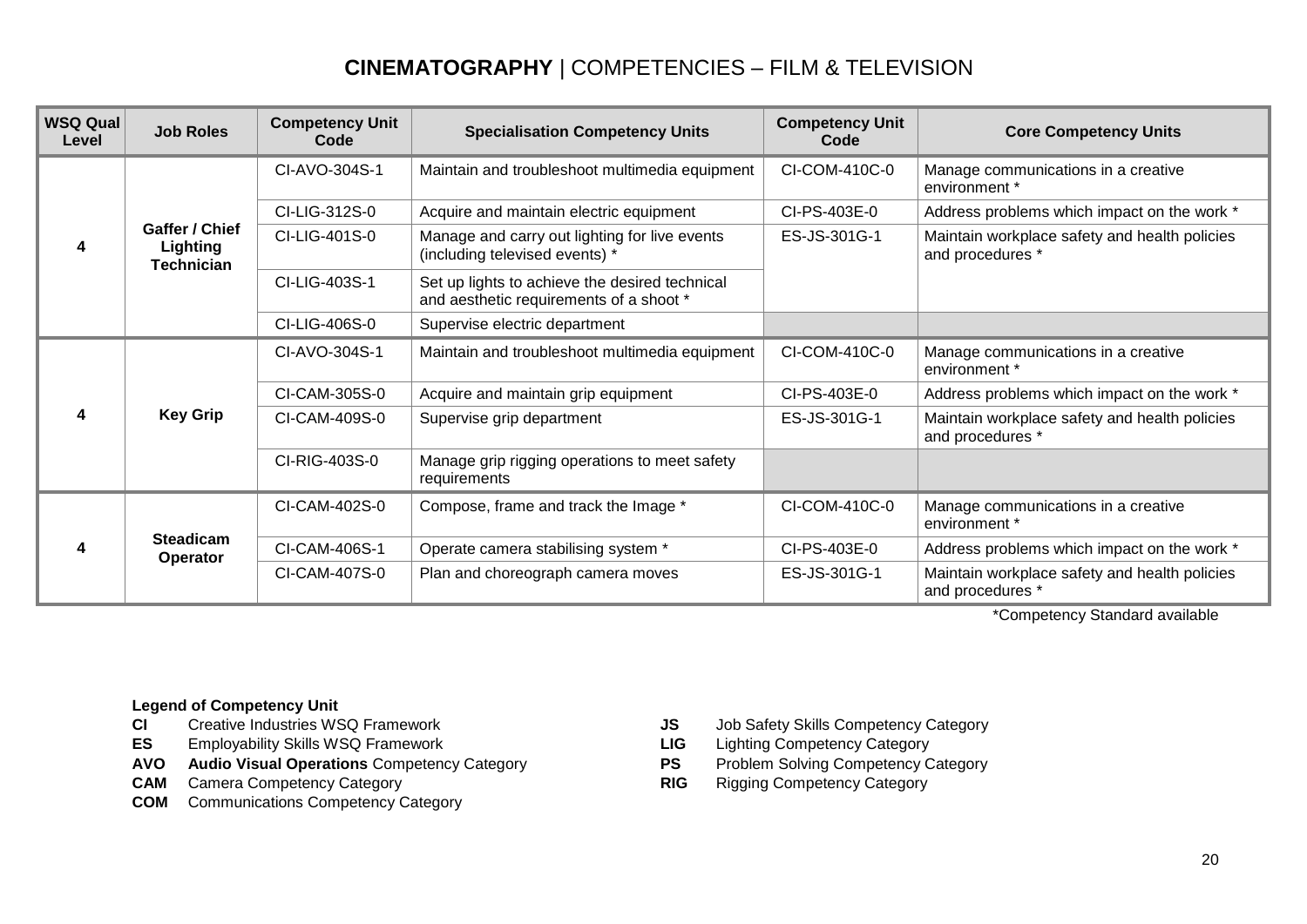| <b>WSQ Qual</b><br>Level | <b>Job Roles</b>                            | <b>Competency Unit</b><br>Code | <b>Specialisation Competency Units</b>                                        | <b>Competency Unit</b><br>Code | <b>Core Competency Units</b>                                      |
|--------------------------|---------------------------------------------|--------------------------------|-------------------------------------------------------------------------------|--------------------------------|-------------------------------------------------------------------|
|                          |                                             | CI-CAM-306S-0                  | Coordinate film or television camera<br>requirements for a production shoot * | CI-CI-303C-0                   | Originate, develop and communicate ideas in the<br>workplace      |
|                          |                                             | CI-CAM-307S-1                  | Obtain and maintain camera equipment *                                        | CI-COM-304C-0                  | Communicate effectively in a creative<br>environment              |
| 3                        | 1 <sup>st</sup> Camera<br>Assistant /       | CI-CAM-308S-1                  | Prepare and fit lens, filters and camera<br>accessories *                     | CI-HR-309E-0                   | Work effectively with individuals and teams                       |
|                          | <b>Focus Puller</b>                         | CI-CAM-314S-0                  | Determine focus distances and pull focus                                      | ES-JS-301G-1                   | Maintain workplace safety and health policies<br>and procedures * |
|                          |                                             | CI-CAM-315S-0                  | Prepare camera reports                                                        |                                |                                                                   |
|                          |                                             | CI-CAM-316S-0                  | Liaise with film lab / post facility to process film<br>material              |                                |                                                                   |
| 3                        |                                             | CI-CAM-312S-1                  | Set up cranes and rig remote heads for<br>cameras*                            | CI-CI-303C-0                   | Originate, develop and communicate ideas in the<br>workplace      |
|                          | <b>Crane &amp; Jib</b><br><b>Technician</b> | CI-CAM-317S-0                  | Acquire and maintain crane and jib equipment                                  | CI-COM-304C-0                  | Communicate effectively in a creative<br>environment              |
|                          |                                             | CI-CAM-318S-0                  | Operate cranes and jibs                                                       | CI-HR-309E-0                   | Work effectively with individuals and teams                       |
|                          |                                             |                                |                                                                               | ES-JS-301G-1                   | Maintain workplace safety and health policies<br>and procedures * |
|                          |                                             | CI-CAM-311S-1                  | Set up a camera track and mount and operate a<br>camera dolly *               | CI-CI-303C-0                   | Originate, develop and communicate ideas in the<br>workplace      |
| 3                        | <b>Dolly Grip</b>                           | CI-CAM-319S-0                  | Acquire and maintain dolly equipment                                          | CI-COM-304C-0                  | Communicate effectively in a creative<br>environment              |
|                          |                                             | CI-CAM-320S-0                  | Operate dollys                                                                | CI-HR-309E-0                   | Work effectively with individuals and teams                       |
|                          |                                             |                                |                                                                               | ES-JS-301G-1                   | Maintain workplace safety and health policies<br>and procedures * |
|                          |                                             | CI-ENG-306S-0                  | Manage electricity needs in a production                                      | CI-CI-303C-0                   | Originate, develop and communicate ideas in<br>the workplace      |
| 3                        | Electrician /                               | CI-LIG-304S-1                  | Assist in rigging and operating lights for a shoot*                           | CI-COM-304C-0                  | Communicate effectively in a creative<br>environment              |
|                          | Lighting<br><b>Technician</b>               | CI-LIG-305S-0                  | Install lighting equipment, accessories and<br>mounting equipment *           | CI-HR-309E-0                   | Work effectively with individuals and teams                       |
|                          |                                             |                                |                                                                               | ES-JS-301G-1                   | Maintain workplace safety and health policies<br>and procedures * |

- **Legend of Competency Unit<br>CI** Creative Industries WSQ Framework
- **ES** Employability Skills WSQ Framework **HR** Human Resource Competency Category
- 
- **CI** Change & Innovation Competency Category **LIG**
- **COM** Communications Competency Category
- \*Competency Standard available
- Creative Industries WSQ Framework **ENG** Engineering Competency Category<br>
ENG Engineering Competency Category<br>
HR Human Resource Competency Cate
	-
- **CAM** Camera Competency Category<br> **CI** Change & Innovation Competency Category<br> **CI** Lighting Competency Category<br> **CI** Lighting Competency Category
	-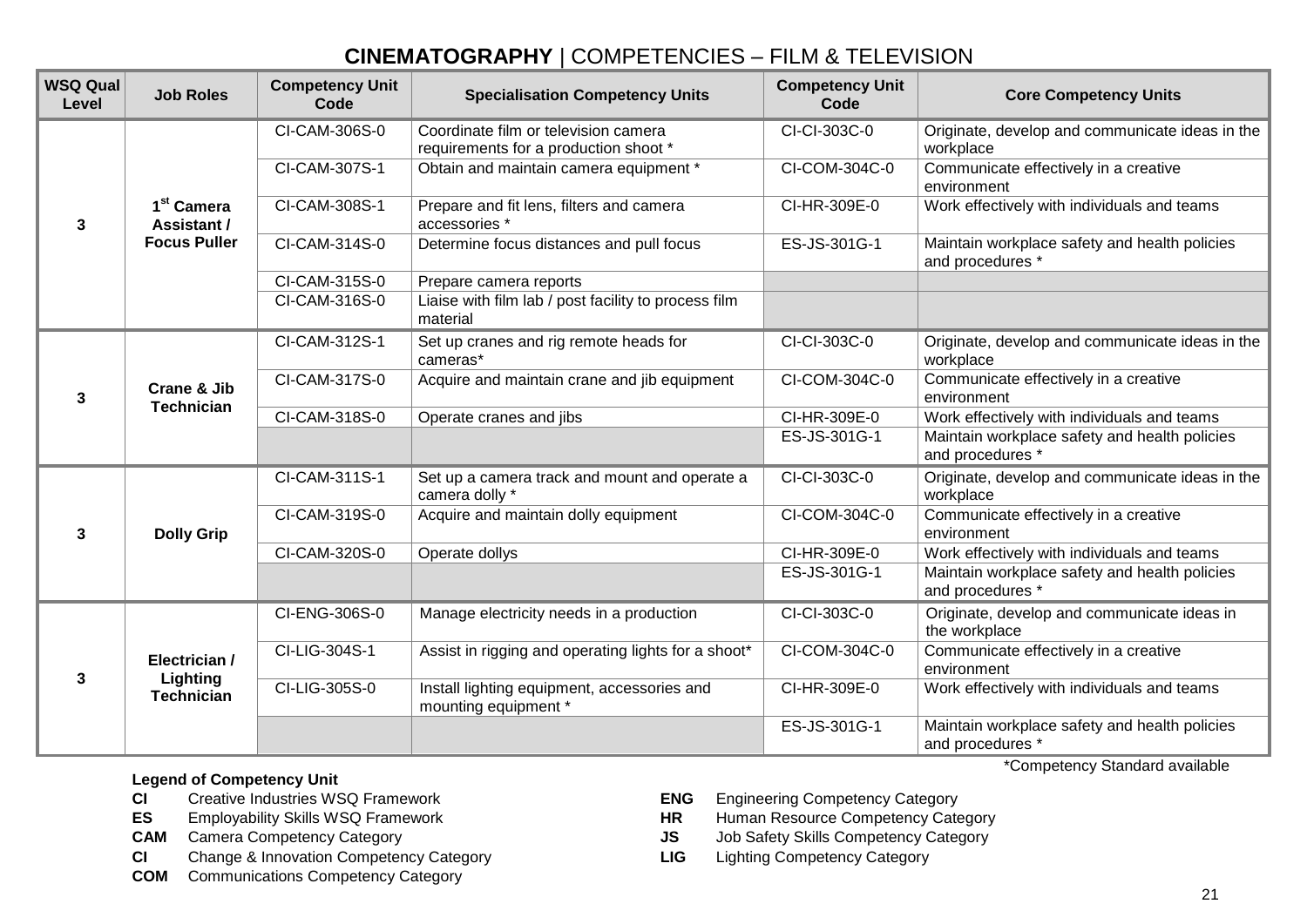| <b>WSQ Qual</b><br>Level | <b>Job Roles</b>                                     | <b>Competency Unit</b><br>Code | <b>Specialisation Competency Units</b>                                                              | <b>Competency Unit</b><br>Code | <b>Core Competency Units</b>                                                                        |
|--------------------------|------------------------------------------------------|--------------------------------|-----------------------------------------------------------------------------------------------------|--------------------------------|-----------------------------------------------------------------------------------------------------|
|                          |                                                      | CI-AVO-304S-1                  | Maintain and troubleshoot multimedia equipment                                                      | CI-CI-303C-0                   | Originate, develop and communicate ideas in<br>the workplace                                        |
| 3                        | Grip                                                 | CI-CAM-312S-1                  | Set up cranes and rig remote heads for<br>cameras*                                                  | CI-COM-304C-0                  | Communicate effectively in a creative<br>environment                                                |
|                          |                                                      | CI-LIG-311S-0                  | Rig equipment to shape, cut and control light                                                       | CI-HR-309E-0                   | Work effectively with individuals and teams                                                         |
|                          |                                                      |                                |                                                                                                     | ES-JS-301G-1                   | Maintain workplace safety and health policies<br>and procedures *                                   |
|                          |                                                      | CI-CAM-201S-0                  | Log shots during production                                                                         | CI-HR-210C-0                   | Work effectively with others                                                                        |
|                          | $2nd$ Camera<br>Assistant /<br><b>Clapper-Loader</b> | CI-CAM-202S-0                  | Load raw film stock, tape, or data units into film<br>and video cameras and provide proper labeling | CI-HS-207E-0                   | Contribute to health and safety in the workplace*                                                   |
| $\overline{2}$           |                                                      | CI-CAM-213S-1                  | Update slate information and operate slate to<br>accurately record shots *                          | CI-TVP-222C-1                  | Develop an understanding of film and television<br>industry terminology, technology and aesthetics* |
|                          |                                                      | CI-CAM-214S-1                  | Manage supply of recording media and camera<br>batteries during shoot *                             |                                |                                                                                                     |
|                          |                                                      | CI-CAM-310S-1                  | Set up monitors and provide playback services *                                                     |                                |                                                                                                     |
|                          |                                                      | CI-DBS-301S-0                  | Troubleshoot data and storage problems                                                              | CI-HR-210C-0                   | Work effectively with others                                                                        |
| $\mathbf{2}$             | Data Wrangler                                        | CI-INF-203C-0                  | Store and name digital data                                                                         | CI-HS-207E-0                   | Contribute to health and safety in the workplace*                                                   |
|                          |                                                      | CI-INF-204C-0                  | Set up and troubleshoot digital recording<br>equipment                                              | CI-TVP-222C-1                  | Develop an understanding of film and television<br>industry terminology, technology and aesthetics* |
|                          |                                                      | CI-ENG-201S-0                  | Operate generator and supply remote power                                                           | CI-HR-210C-0                   | Work effectively with others                                                                        |
| $\mathbf{2}$             | Generator<br>Operator                                | CI-ENG-202S-0                  | Maintain generator equipment including<br>troubleshooting basic problems                            | CI-HS-207E-0                   | Contribute to health and safety in the workplace*                                                   |
|                          |                                                      |                                |                                                                                                     | CI-TVP-222C-1                  | Develop an understanding of film and television<br>industry terminology, technology and aesthetics* |

- **CI** Creative Industries WSQ Framework **ENG** Engineering Competency Category
- 
- **AVO** Audio Visual Operations Competency Category **HS** Health and Safety Competency Category
- 
- **CI** Change & Innovation Competency Category **JS** Job Safety Skills Competency Category
- **COM** Communications Competency Category **LIG** Lighting Competency Category
- 
- \*Competency Standard available
- 
- **ES** Employability Skills WSQ Framework **HR** Human Resource Competency Category
	-
- **CAM** Camera Competency Category **INF** Information Management Competency Category
	-
	-
- **DBS** Database Competency Category **TVP** Television and Film Production Competency Category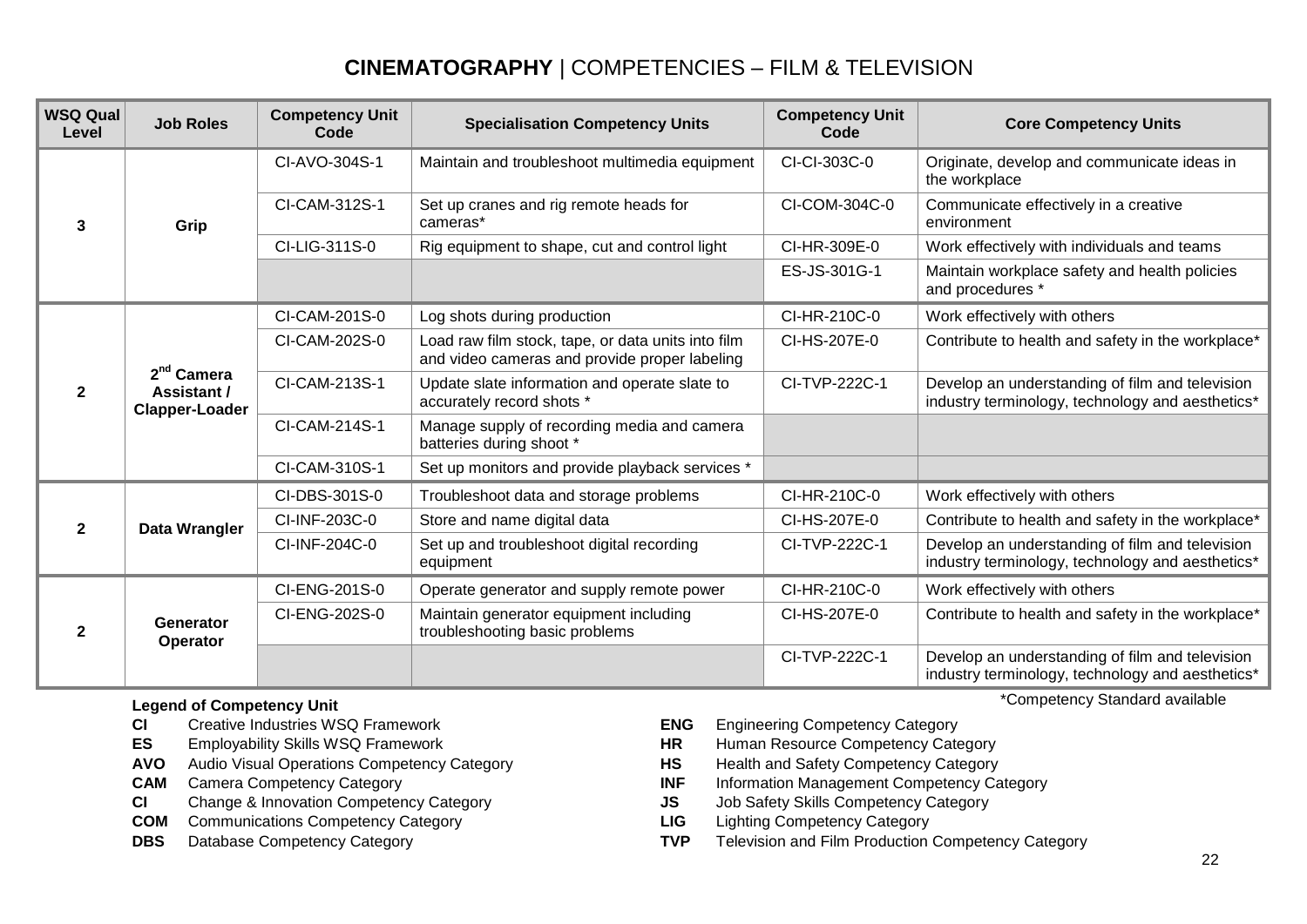# **DIRECTION** | COMPETENCIES

**FILM & TELEVISION** COMPETENCY MAP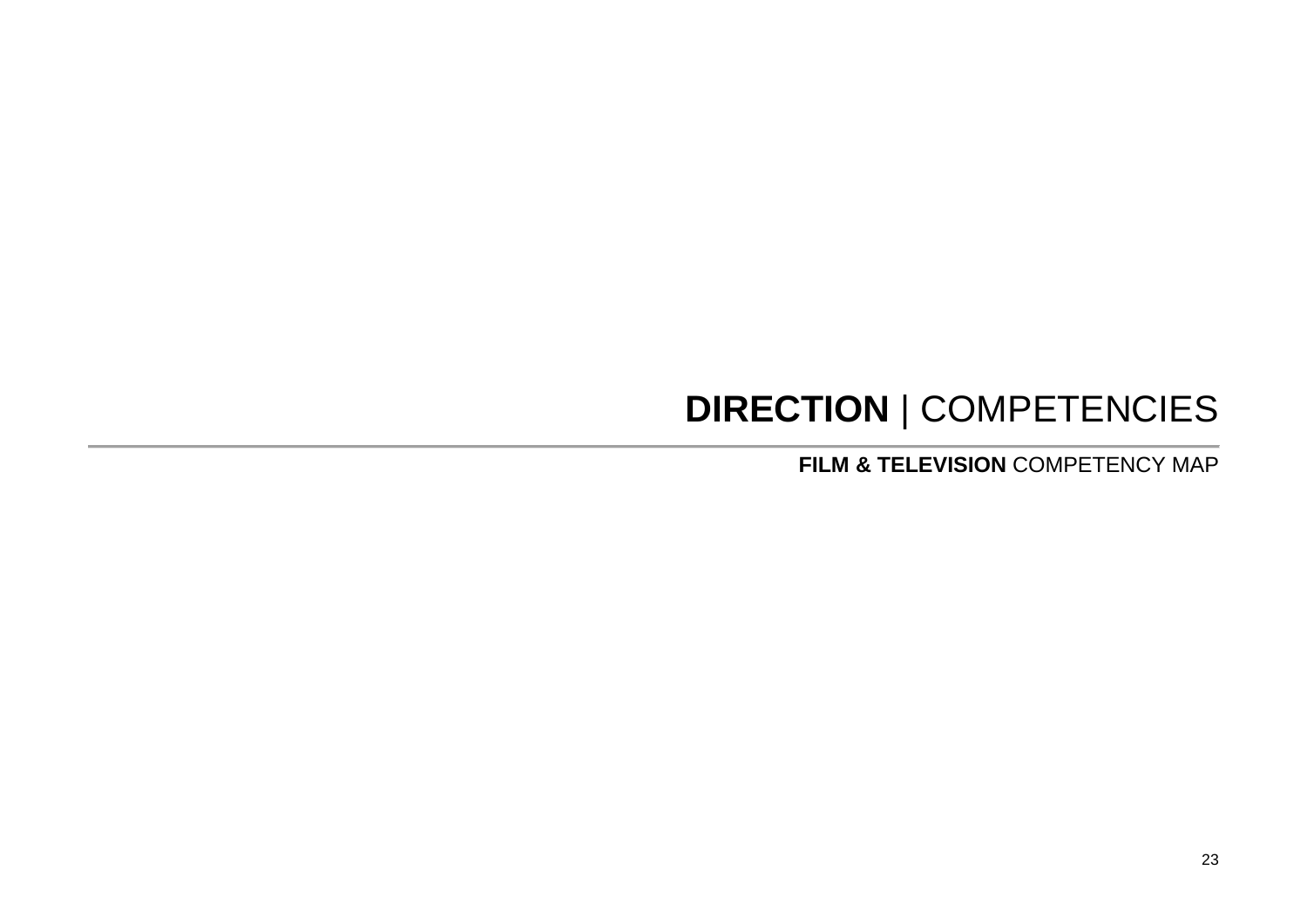| <b>WSQ Qual</b><br>Level | <b>Job Roles</b>                             | <b>Competency Unit</b><br>Code | <b>Specialisation Competency Units</b>                                                                        | <b>Competency Unit</b><br>Code | <b>Core Competency Units</b>                                      |
|--------------------------|----------------------------------------------|--------------------------------|---------------------------------------------------------------------------------------------------------------|--------------------------------|-------------------------------------------------------------------|
| 6                        |                                              | CI-AP-605C-0                   | Identify opportunities for the strategic<br>development of the artform                                        | CI-HR-501S-0                   | Establish hiring and labour practices for film<br>productions     |
|                          | <b>Director</b>                              | CI-TVRP-506S-0                 | Direct the production *                                                                                       | CI-STR-602C-0                  | Provide leadership across the organisation *                      |
|                          |                                              | CI-TVRP-602C-1                 | Evaluate, acquire and develop the production<br>idea *                                                        | CI-TVP-507C-0                  | Maintain knowledge of filming methods and<br>technologies         |
|                          |                                              | CI-TVRP-604S-0                 | Plan production (pre-production) *                                                                            | ES-JS-401G-1                   | Manage workplace safety and health system *                       |
|                          |                                              | CI-TVP-412S-0                  | Plan the production budget, schedule and<br>methods of delivery *                                             | BM-PM-408E-1                   | Manage project timeline *                                         |
|                          | 1 <sup>st</sup> Assistant<br><b>Director</b> | CI-TVP-510S-0                  | Prepare production schedule and daily call<br>sheets                                                          | BM-PM-409E-1                   | Manage project quality *                                          |
| 5                        |                                              | CI-TVP-511S-0                  | Manage the set during shoot                                                                                   | CI-HR-501S-0                   | Establish hiring and labour practices for film<br>productions     |
|                          |                                              | CI-TVP-512S-0                  | Supervise the compilation of production reports                                                               | CI-TVP-507C-0                  | Maintain knowledge of filming methods and<br>technologies         |
|                          |                                              |                                |                                                                                                               | ES-JS-401G-1                   | Manage workplace safety and health system *                       |
|                          |                                              | CI-TVD-301S-0                  | Identify production elements required                                                                         | CI-COM-410C-0                  | Manage communications in a creative<br>environment *              |
|                          |                                              | CI-TVP-309S-0                  | Coordinate transport requirements                                                                             | CI-PS-403E-0                   | Address problems which impact on the work *                       |
| 4                        | 2 <sup>nd</sup> Assistant                    | CI-TVP-310S-0                  | Monitor weather conditions and make necessary<br>preparations                                                 | ES-JS-301G-1                   | Maintain workplace safety and health policies<br>and procedures * |
|                          | <b>Director</b>                              | CI-TVP-417S-1                  | Assist the director in the coordination of all<br>production activities, and supervise the cast and<br>crew * |                                |                                                                   |
|                          |                                              | CI-TVP-421S-0                  | Plan the production budget, schedule and<br>methods of delivery *                                             |                                |                                                                   |
|                          |                                              |                                |                                                                                                               |                                | *Competency Standard available                                    |

- **BM Business Management** WSQ Framework **JS** Job Safety Skills Competency Category
- 
- **ES** Employability Skills WSQ Framework **STR** Strategy Competency Category
- 
- 
- 
- 
- **CI** Creative Industries WSQ Framework **PM** Project Management Competency Category
	-
- **AP** Artistic Policy Competency Category **TVD** Television and Film Design Competency Category<br> **COM** Communications Competency Category **TVP** Television and Film Production Competency Category
	- **TVP** Television and Film Production Competency Category
- **HR** Human Resource Competency Category **TVRP** Television, Film and Radio Production Competency Category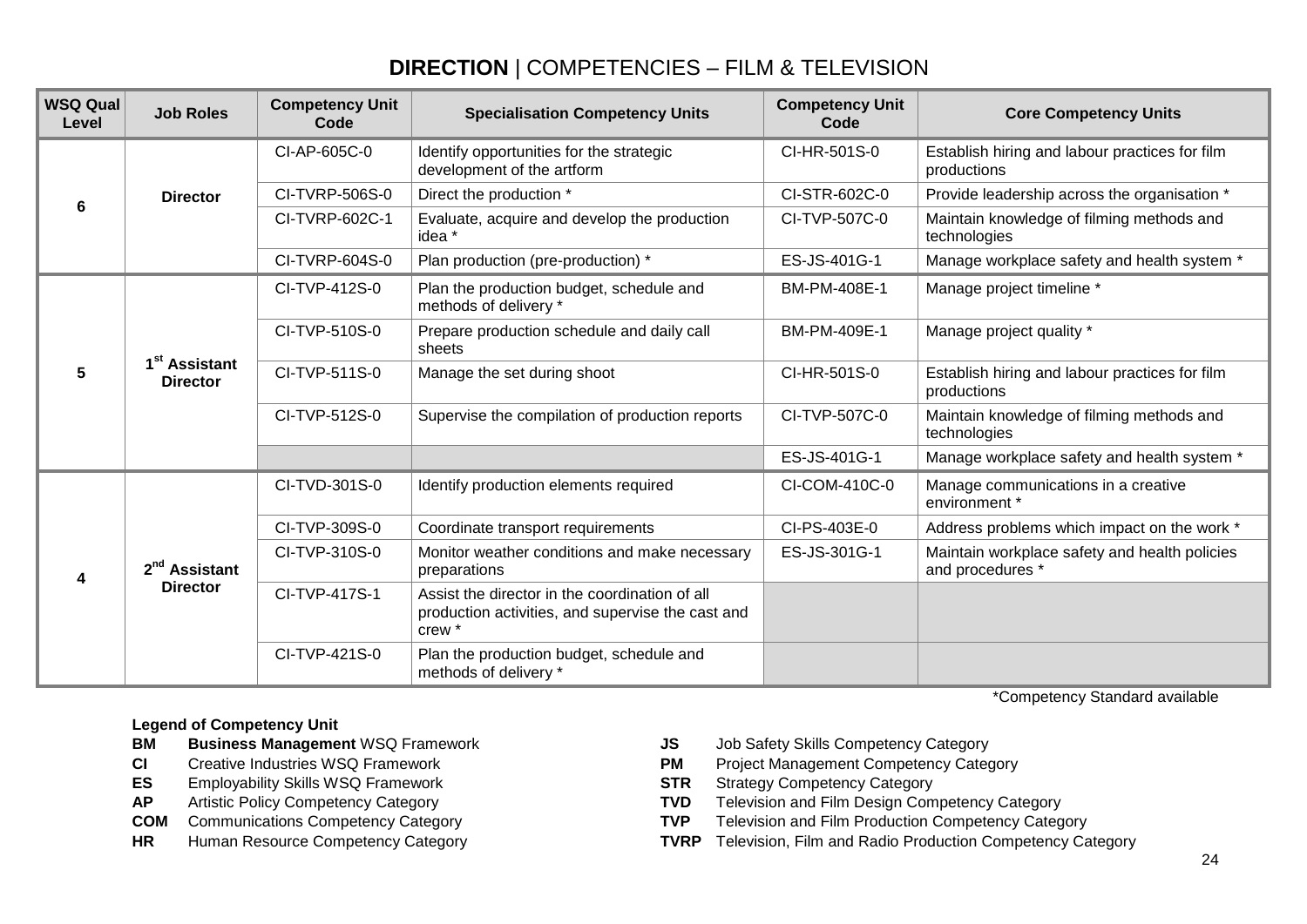# **EDITING** | COMPETENCIES

**FILM & TELEVISION** COMPETENCY MAP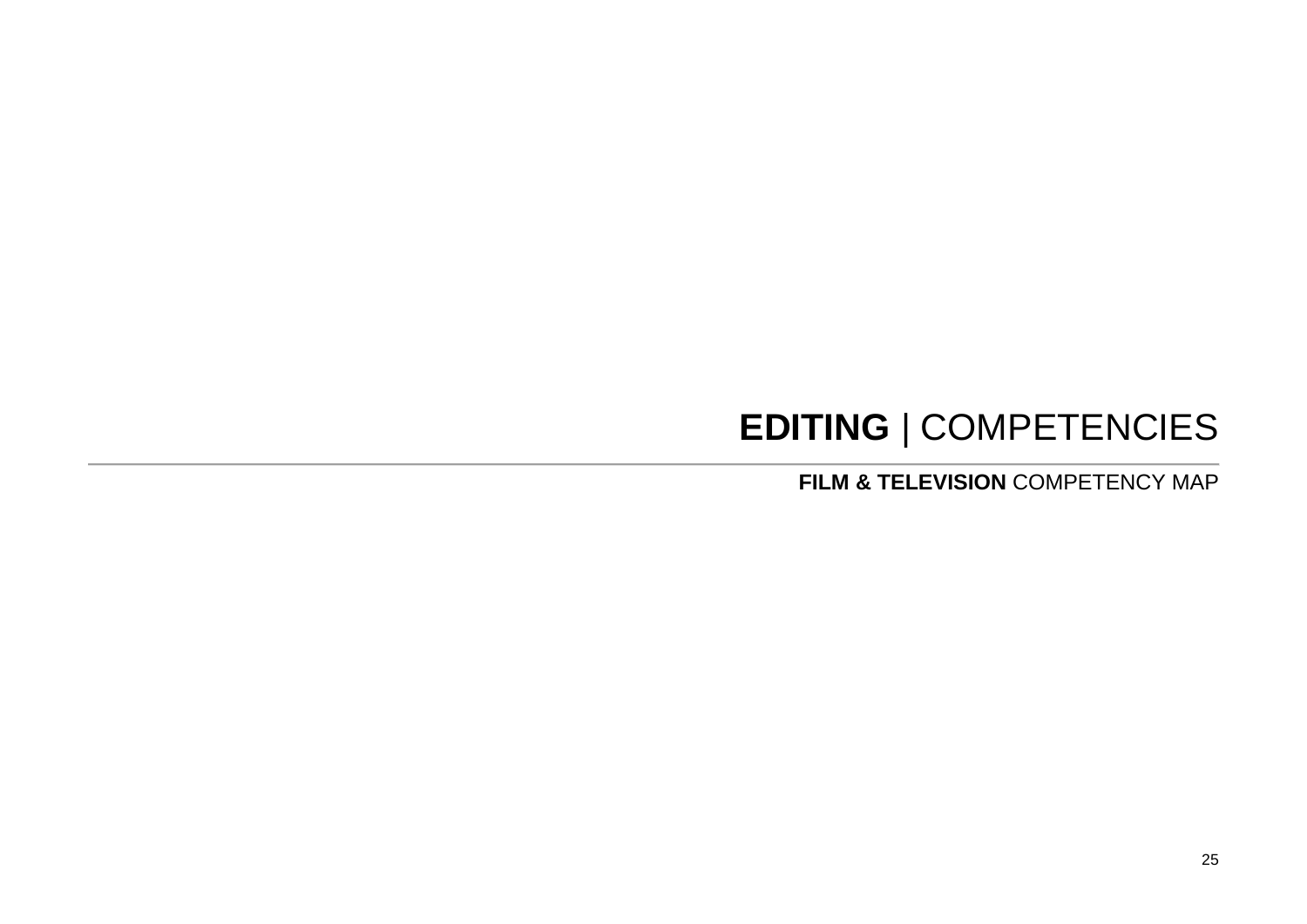### **EDITING** | COMPETENCIES – FILM & TELEVISION

| <b>WSQ</b><br>Qual<br>Level | <b>Job</b><br><b>Roles</b> | <b>Competency</b><br><b>Unit Code</b> | <b>Specialisation Competency Units</b>                                                 | <b>Competency</b><br><b>Unit Code</b> | <b>Core Competency Units</b>                                      |
|-----------------------------|----------------------------|---------------------------------------|----------------------------------------------------------------------------------------|---------------------------------------|-------------------------------------------------------------------|
|                             |                            | CI-ED-401S-0                          | Create technical editing decisions *                                                   | BM-PM-408E-1                          | Manage project timeline *                                         |
|                             |                            | CI-ED-402S-0                          | Manage the production of final film / video output to meet<br>technical specifications | BM-PM-409E-1                          | Manage project quality *                                          |
| 5                           | <b>Editor</b>              | CI-ED-407S-1                          | Manage the post-production process for a project *                                     | CI-HR-501S-0                          | Establish hiring and labour practices for film<br>productions     |
|                             |                            | CI-TVP-413S-1                         | Provide technical advice during production to facilitate<br>post-production *          | CI-TVP-507C-0                         | Maintain knowledge of filming methods and<br>technologies         |
|                             |                            | CI-ED-501S-0                          | Manage the post-production process to ensure a coherent<br>and integrated production * | ES-JS-401G-1                          | Manage workplace safety and health system *                       |
|                             |                            | CI-ED-301S-0                          | Conform video to produce a master tape                                                 | CI-COM-410C-0                         | Manage communications in a creative environment *                 |
|                             | Online                     | CI-ED-307S-0                          | Output video to various formats for distribution                                       | CI-PS-403E-0                          | Address problems which impact on the work *                       |
|                             | <b>Editor</b>              | CI-ENG-303S-0                         | Troubleshoot video editing systems                                                     | ES-JS-301G-1                          | Maintain workplace safety and health policies and<br>procedures * |
|                             |                            | CI-IM-317S-1                          | Prepare an edit decision list and oversee the online edit *                            |                                       |                                                                   |
|                             |                            | CI-AVO-301S-0                         | Monitor video signal                                                                   | CI-COM-410C-0                         | Manage communications in a creative environment *                 |
|                             |                            | CI-BE-311S-0                          | Output image in compliance with broadcast standards and<br>regulations                 | CI-PS-403E-0                          | Address problems which impact on the work *                       |
|                             | <b>Colourist</b>           | CI-ED-314S-0                          | Troubleshoot colour grading systems                                                    | ES-JS-301G-1                          | Maintain workplace safety and health policies and<br>procedures * |
|                             |                            | CI-ED-403S-0                          | Adjust video image attributes                                                          |                                       |                                                                   |
|                             |                            | CI-AVO-301S-0                         | Monitor video signal                                                                   | CI-COM-410C-0                         | Manage communications in a creative environment *                 |
|                             | Graphic                    | CI-BE-311S-0                          | Output image in compliance with broadcast standards and<br>regulations                 | CI-PS-403E-0                          | Address problems which impact on the work *                       |
|                             | Artist (TV<br>/ Film)      | CI-DES-353S-0                         | Create video graphics for TV and film                                                  | ES-JS-301G-1                          | Maintain workplace safety and health policies and<br>procedures * |
|                             |                            | CI-IT-304S-0                          | Troubleshoot graphic software systems                                                  |                                       |                                                                   |

\*Competency Standard available

- **BM** Business Management WSQ Framework **ENG** Engineering Competency Category
- 
- 
- **AVO** Audio Visual Operations Competency Category **IT** Infocomm Technology Competency Category
- **BE** Broadcast Engineering Competency Category **JS** Job Safety Skills Competency Category
- 
- 
- 
- 
- **CI** Creative Industries WSQ Framework **HR** Human Resource Competency Category
- **ES** Employability Skills WSQ Framework **IM** Information Management Competency Category
	-
	-
- **COM** Communication Competency Category **PM** Project Management Competency Category
- **DES** Design Competency Category **PS** Problem Solving Competency Category
- **ED** Editing Competency Category **TVP** Television and Film Production Competency Category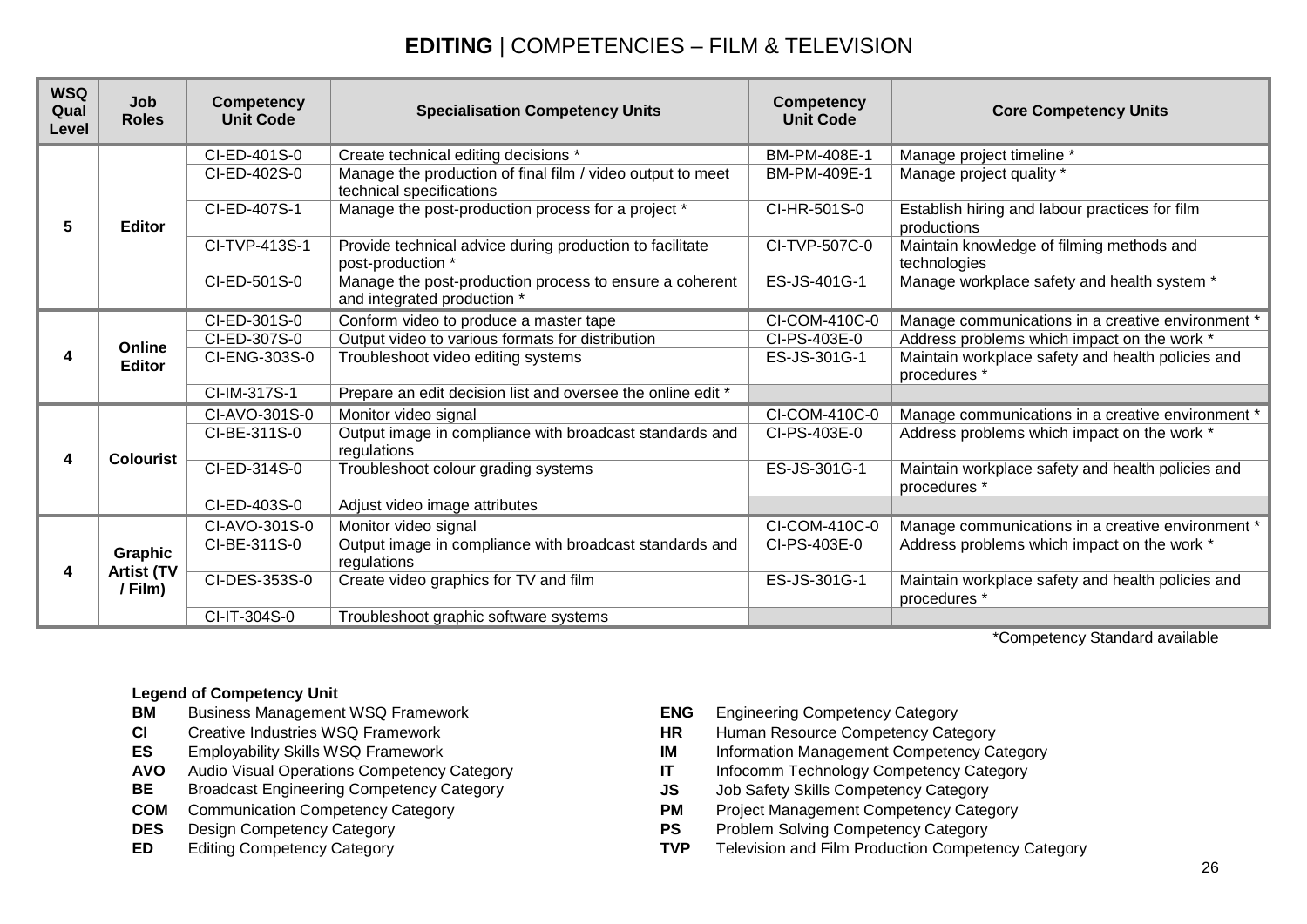## **EDITING** | COMPETENCIES – FILM & TELEVISION

| <b>WSQ Qual</b><br>Level | <b>Job Roles</b>                                             | <b>Competency Unit</b><br>Code | <b>Specialisation Competency Units</b>                                                                                 | <b>Competency Unit</b><br>Code | <b>Core Competency Units</b>                                      |
|--------------------------|--------------------------------------------------------------|--------------------------------|------------------------------------------------------------------------------------------------------------------------|--------------------------------|-------------------------------------------------------------------|
|                          |                                                              | CI-TVP-420C-0                  | Classify films and videos according to the<br>current Board of Film Censors' (BFC)<br>guidelines*                      | CI-COM-410C-0                  | Manage communications in a creative<br>environment *              |
| 4                        | <b>Film Classifier</b>                                       |                                |                                                                                                                        | CI-PS-403E-0                   | Address problems which impact on the work *                       |
|                          |                                                              |                                |                                                                                                                        | ES-JS-301G-1                   | Maintain workplace safety and health policies<br>and procedures * |
| 3                        |                                                              | CI-ED-303S-1                   | Import, edit and export audio and video footage*                                                                       | CI-CI-303C-0                   | Originate, develop and communicate ideas in the<br>workplace      |
|                          | <b>Assistant</b><br><b>Editor</b>                            | CI-ED-308S-0                   | Prepare an edit decision list for various<br>purposes and open media framework file for<br>audio mix                   | CI-COM-304C-0                  | Communicate effectively in a creative<br>environment              |
|                          |                                                              | CI-ENG-303S-0                  | Troubleshoot video editing systems                                                                                     | CI-HR-309E-0                   | Work effectively with individuals and teams                       |
|                          |                                                              | CI-TVP-322S-0                  | Identify video sources and transitions from vision<br>mixing *                                                         | ES-JS-301G-1                   | Maintain workplace safety and health policies<br>and procedures * |
|                          | <b>Broadcast</b><br>Programme<br>Manager /<br><b>Content</b> | CI-TVP-319C-0                  | Interpret and apply the current Board of Film<br>Censors' (BFC) guidelines for classification of<br>films and videos * | CI-CI-303C-0                   | Originate, develop and communicate ideas in the<br>workplace      |
| 3                        |                                                              |                                |                                                                                                                        | CI-COM-304C-0                  | Communicate effectively in a creative<br>environment              |
|                          | <b>Acquisition</b>                                           |                                |                                                                                                                        | CI-HR-309E-0                   | Work effectively with individuals and teams                       |
|                          | <b>Personnel</b>                                             |                                |                                                                                                                        | ES-JS-301G-1                   | Maintain workplace safety and health policies<br>and procedures * |

\*Competency Standard available

- **CI** Creative Industries WSQ Framework **ENG** Engineering Competency Category
- 
- **CI** Change and Innovation Competency Category **JS**
- **COM** Communication Competency Category **PS** Problem Solving Competency Category
- 
- 
- **ES** Employability Skills WSQ Framework **HR** Human Resource Competency Category<br> **CI** Change and Innovation Competency Category **CI** Job Safety Skills Competency Category
	-
	-
- **ED** Editing Competency Category **TVP** Television and Film Production Competency Category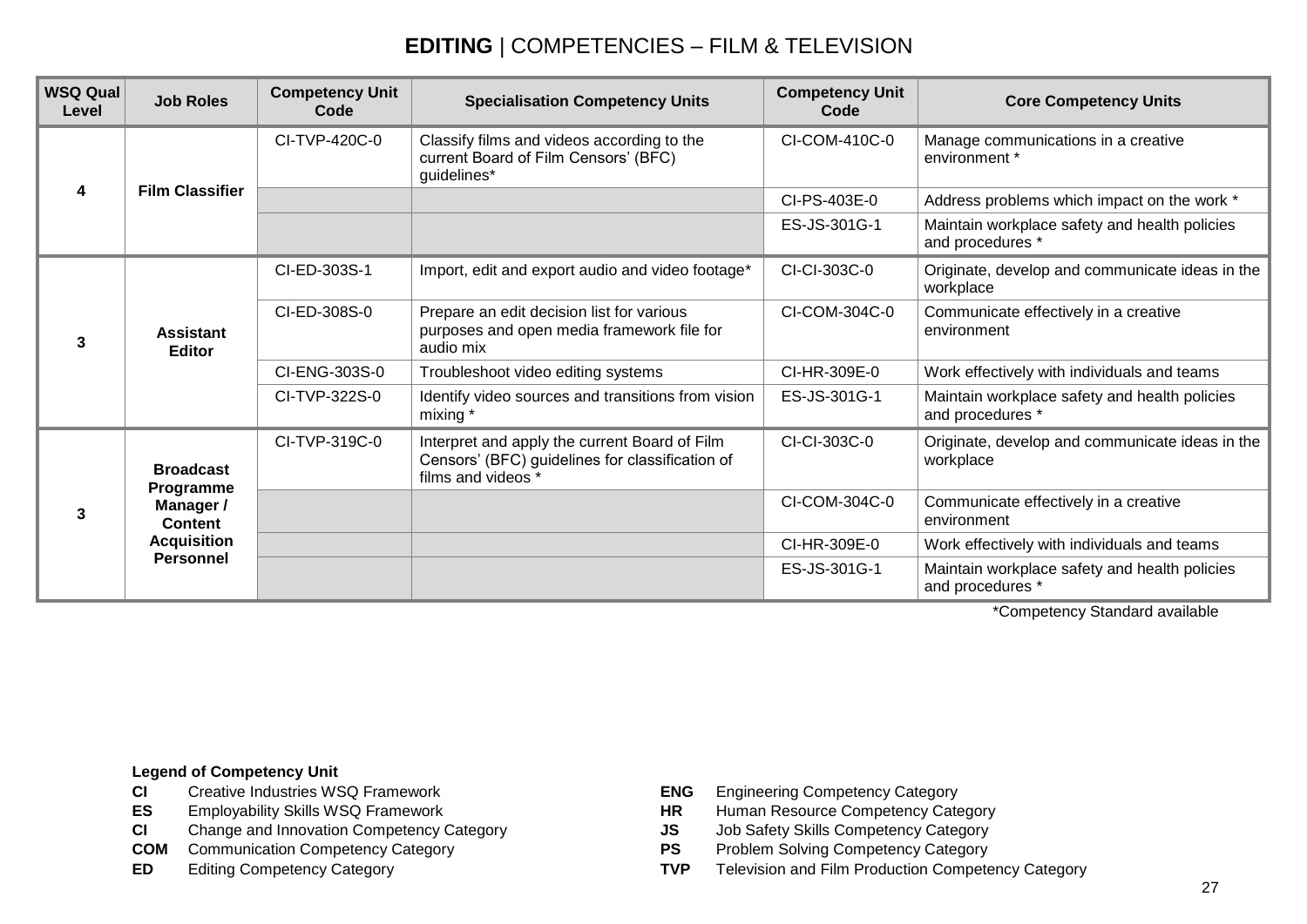# **PRODUCTION** | COMPETENCIES

**FILM & TELEVISION** COMPETENCY MAP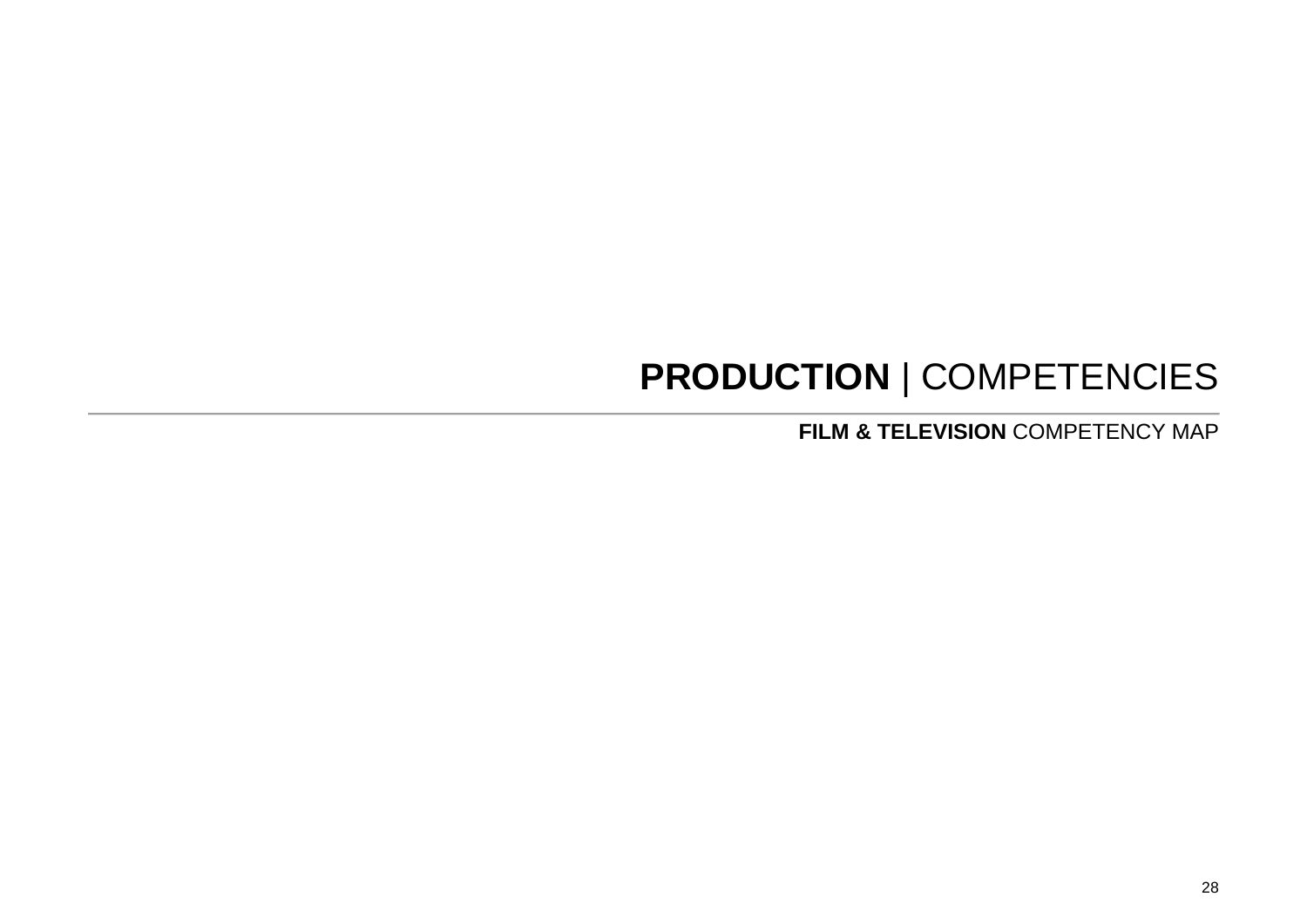| <b>WSQ Qual</b><br>Level | <b>Job Roles</b>       | <b>Competency Unit</b><br>Code | <b>Specialisation Competency Units</b>                                 | <b>Competency Unit</b><br>Code | <b>Core Competency Units</b>                                  |
|--------------------------|------------------------|--------------------------------|------------------------------------------------------------------------|--------------------------------|---------------------------------------------------------------|
|                          |                        | CI-AP-602C-0                   | Develop co-production opportunities                                    | CI-HR-501S-0                   | Establish hiring and labour practices for film<br>productions |
|                          |                        | CI-AP-605C-0                   | Identify opportunities for the strategic<br>development of the artform | CI-STR-602C-0                  | Provide leadership across the organization *                  |
| 6                        | <b>Executive</b>       | CI-FIN-601E-0                  | Secure financing for a project in a cross-platform<br>environment *    | CI-TVP-507C-0                  | Maintain knowledge of filming methods and<br>technologies     |
|                          | Producer (TV)          | CI-NET-601E-0                  | Build international business networks *                                | ES-JS-401G-1                   | Manage workplace safety and health system *                   |
|                          |                        | CI-TVRP-408S-0                 | Manage the processes of distribution of the<br>production *            |                                |                                                               |
|                          |                        | CI-TVRP-602C-1                 | Evaluate, acquire and develop the production<br>idea <sup>'</sup>      |                                |                                                               |
|                          |                        | CI-AP-602C-0                   | Develop co-production opportunities                                    | CI-HR-501S-0                   | Establish hiring and labour practices for film<br>productions |
|                          |                        | CI-AP-605C-0                   | Identify opportunities for the strategic<br>development of the artform | CI-STR-602C-0                  | Provide leadership across the organization *                  |
| 6                        | <b>Producer (Film)</b> | CI-FIN-601E-0                  | Secure financing for a project in a cross-platform<br>environment *    | ES-JS-401G-1                   | Manage workplace safety and health system *                   |
|                          |                        | CI-TVRP-408S-0                 | Manage the processes of distribution of the<br>production *            | CI-TVP-507C-0                  | Maintain knowledge of filming methods and<br>technologies     |
|                          |                        | CI-TVRP-602C-1                 | Evaluate, acquire and develop the production<br>idea *                 |                                |                                                               |
|                          |                        | CI-TVRP-604S-0                 | Plan production (pre-production) *                                     |                                |                                                               |

\*Competency Standard available

- 
- **ES** Employability Skills WSQ Framework **NET** NET
- **AP** Artistic Policy Competency Category **STR** Strategy Competency Category
- 
- 
- **CI** Creative Industries WSQ Framework **JS** Job Safety Skills Competency Category<br> **ES** Employability Skills WSQ Framework **NET** Networks Competency Category
	-
	-
- **FIN** Finance Competency Category<br> **FIN** Human Resource Competency Category<br> **TVRP** Television, Film and Radio Production Competency Category
- **HR** Human Resource Competency Category **TVRP** Television, Film and Radio Production Competency Category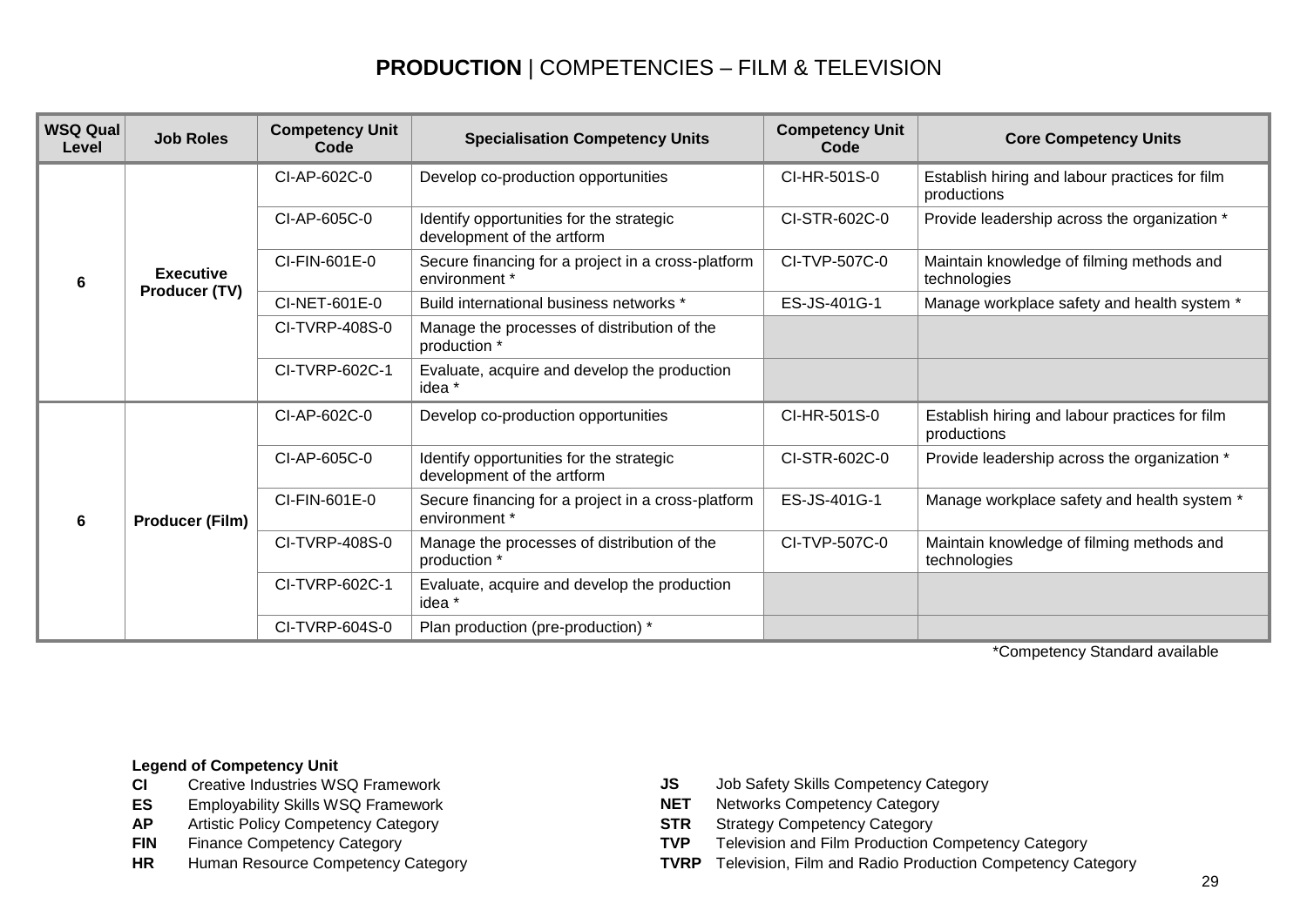| <b>WSQ Qual</b><br>Level | <b>Job Roles</b>           | <b>Competency Unit</b><br>Code | <b>Specialisation Competency Units</b>                        | <b>Competency Unit</b><br>Code | <b>Core Competency Units</b>                                            |
|--------------------------|----------------------------|--------------------------------|---------------------------------------------------------------|--------------------------------|-------------------------------------------------------------------------|
|                          |                            | CI-FIN-502E-0                  | Develop and manage budgets and financial<br>plans *           | BM-PM-408E-1                   | Manage project timeline *                                               |
|                          |                            | CI-TVD-301S-0                  | Identify production elements required                         | BM-PM-409E-1                   | Manage project quality *                                                |
| 5                        | Producer (TV)              | CI-TVP-404S-0                  | Manage the production process and crew                        | CI-PM-605C-0                   | Direct the scope and integration of multiple<br>projects / programmes * |
|                          |                            | CI-TVP-502S-0                  | Contribute to pre-production planning *                       | CI-HR-501S-0                   | Establish hiring and labour practices for film<br>productions           |
|                          |                            | CI-WRI-502C-0                  | Write a concept proposal to pitch to a client *               | CI-TVP-507C-0                  | Maintain knowledge of filming methods and<br>technologies               |
|                          |                            |                                |                                                               | ES-JS-401G-1                   | Manage workplace safety and health system *                             |
|                          | Casting<br><b>Director</b> | CI-BM-501C-0                   | Establish and maintain work and contractual<br>relationship * | CI-COM-410C-0                  | Manage communications in a creative<br>environment *                    |
|                          |                            | CI-TVP-409S-1                  | Manage the performers selection process for a<br>production * | CI-PS-403E-0                   | Address problems which impact on the work *                             |
|                          |                            | CI-TVP-422S-0                  | Identify acting talent                                        | ES-JS-301G-1                   | Maintain workplace safety and health policies<br>and procedures *       |
|                          |                            | CI-BM-501C-0                   | Establish and maintain work and contractual<br>relationship * | CI-COM-410C-0                  | Manage communications in a creative<br>environment *                    |
|                          | Location                   | CI-TVP-407S-1                  | Manage locations for a production shoot *                     | CI-PS-403E-0                   | Address problems which impact on the work *                             |
| 4                        | Manager                    | CI-TVP-411S-0                  | Plan and mange locations *                                    | ES-JS-301G-1                   | Maintain workplace safety and health policies<br>and procedures *       |
|                          |                            | CI-TVP-414S-1                  | Scout and secure locations *                                  |                                |                                                                         |

\*Competency Standard available

- **BM** Business Management WSQ Framework **HR** Human Resource Competency Category
- 
- 
- **BM** Business Management Competency Category **TVD** Television and Film Design Competency Category
- 
- **FIN** Finance Competency Category **WRI** Writing Competency Category
- 
- **CI** Creative Industries WSQ Framework **JS** Job Safety Skills Competency Category
- **ES** Employability Skills WSQ Framework **PM** Project Management Competency Category
	-
- **COM** Communication Competency Category **TVP** Television and Film Production Competency Category
	-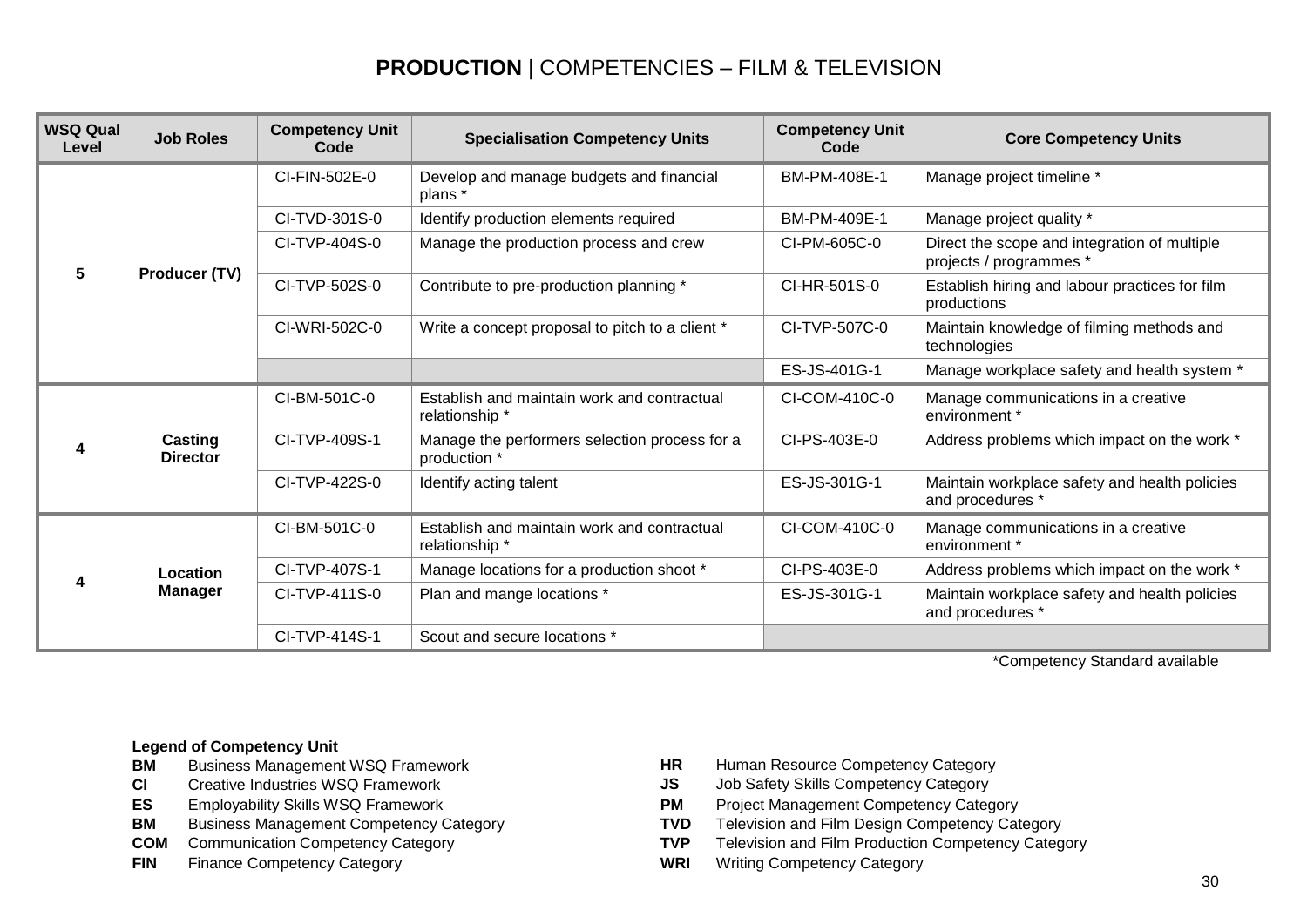| <b>WSQ Qual</b><br>Level | <b>Job Roles</b>                    | <b>Competency Unit</b><br>Code | <b>Specialisation Competency Units</b>                                                          | <b>Competency Unit</b><br>Code | <b>Core Competency Units</b>                                      |
|--------------------------|-------------------------------------|--------------------------------|-------------------------------------------------------------------------------------------------|--------------------------------|-------------------------------------------------------------------|
|                          |                                     | CI-BM-501C-0                   | Establish and maintain work and contractual<br>relationship *                                   | CI-COM-410C-0                  | Manage communications in a creative<br>environment *              |
|                          |                                     | CI-TVD-404S-1                  | Assist the director in realising the project's<br>vision*                                       | CI-PS-403E-0                   | Address problems which impact on the work *                       |
| Δ                        | <b>Production</b><br>Manager / Line | CI-TVP-406S-1                  | Compile the production schedule and daily call<br>sheet *                                       | ES-JS-301G-1                   | Maintain workplace safety and health policies<br>and procedures * |
|                          | <b>Producer</b>                     | CI-TVP-410S-1                  | Manage the selection and negotiation of<br>contracts and deal memos of the production<br>crew * |                                |                                                                   |
|                          |                                     | CI-TVP-412S-0                  | Plan the production budget, schedule and<br>methods of delivery *                               |                                |                                                                   |
|                          | Casting<br><b>Assistant</b>         | CI-TVP-307S-0                  | Organise auditions                                                                              | CI-CI-303C-0                   | Originate, develop and communicate ideas in<br>the workplace      |
| 3                        |                                     | CI-TVP-320S-1                  | Plan and coordinate auditions for talents *                                                     | CI-COM-304C-0                  | Communicate effectively in a creative<br>environment              |
|                          |                                     | CI-TVP-409S-1                  | Manage the performers selection process for a<br>production *                                   | CI-HR-309E-0                   | Work effectively with individuals and teams                       |
|                          |                                     |                                |                                                                                                 | ES-JS-301G-1                   | Maintain workplace safety and health policies<br>and procedures * |
|                          |                                     | CI-TVP-306S-0                  | Coordinate schedules with talent and the shoot                                                  | CI-CI-303C-0                   | Originate, develop and communicate ideas in<br>the workplace      |
| 3                        | <b>Talent</b><br>Coordinator        | CI-TVP-317E-0                  | Breakdown a script *                                                                            | CI-COM-304C-0                  | Communicate effectively in a creative<br>environment              |
|                          |                                     |                                |                                                                                                 | CI-HR-309E-0                   | Work effectively with individuals and teams                       |
|                          |                                     |                                |                                                                                                 | ES-JS-301G-1                   | Maintain workplace safety and health policies<br>and procedures * |

**Legend of Competency Unit**

- 
- 
- **BM** Business Management Competency Category **PS** Problem Solving Competency Category
- 
- 
- **CI** Creative Industries WSQ Framework **HR** Human Resource Competency Category
- **ES** Employability Skills WSQ Framework **JS** Job Safety Skills Competency Category
	-
- **CI** Change and Innovation Competency Category **TVD** Television and Film Design Competency Category<br> **COM** Communication Competency Category **TVP** Television and Film Production Competency Category
- **COM** Communication Competency Category **TVP** Television and Film Production Competency Category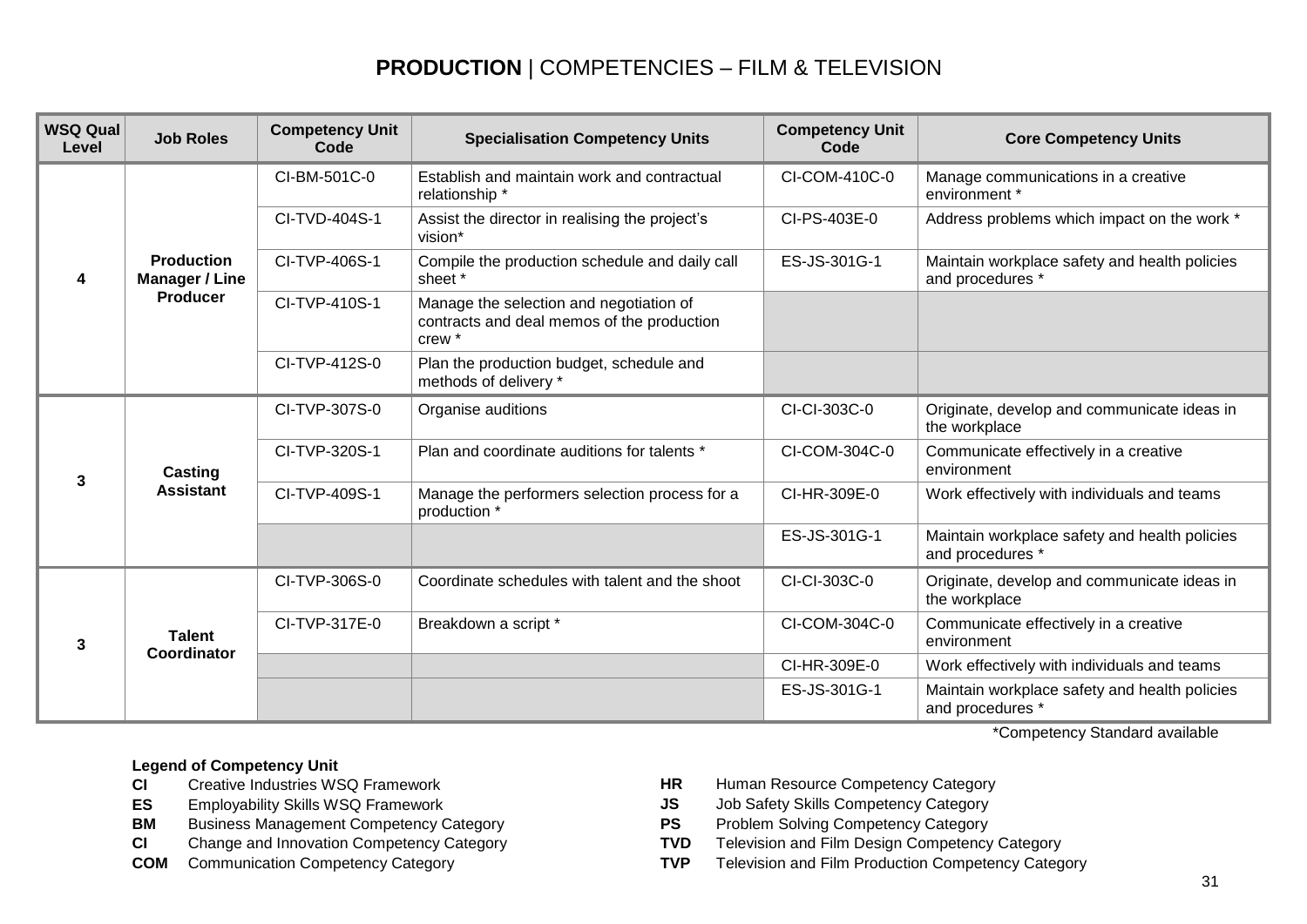| <b>WSQ Qual</b><br>Level | <b>Job Roles</b>                       | <b>Competency Unit</b><br>Code | <b>Specialisation Competency Units</b>                                          | <b>Competency Unit</b><br>Code | <b>Core Competency Units</b>                                                                        |
|--------------------------|----------------------------------------|--------------------------------|---------------------------------------------------------------------------------|--------------------------------|-----------------------------------------------------------------------------------------------------|
| 3                        | <b>Production</b><br><b>Accountant</b> | CI-FIN-306E-0                  | Manage budgets                                                                  | CI-CI-303C-0                   | Originate, develop and communicate ideas in<br>the workplace                                        |
|                          |                                        | CI-FIN-307S-0                  | Manage cash flow                                                                | CI-COM-304C-0                  | Communicate effectively in a creative<br>environment                                                |
|                          |                                        | CI-FIN-308E-0                  | Manage Insurance claims                                                         | CI-HR-309E-0                   | Work effectively with individuals and teams                                                         |
|                          |                                        | CI-FIN-309S-0                  | Process accounts payable and receivable                                         | ES-JS-301G-1                   | Maintain workplace safety and health policies<br>and procedures *                                   |
|                          |                                        | CI-FIN-310S-0                  | Process payroll                                                                 |                                |                                                                                                     |
| 3                        | <b>Script</b><br><b>Supervisor</b>     | CI-TVP-311S-0                  | Take notes regarding the camera coverage, shot<br>length, and actor performance | CI-CI-303C-0                   | Originate, develop and communicate ideas in<br>the workplace                                        |
|                          |                                        | CI-TVP-323S-1                  | Maintain continuity during the shoot *                                          | CI-COM-304C-0                  | Communicate effectively in a creative<br>environment                                                |
|                          |                                        |                                |                                                                                 | CI-HR-309E-0                   | Work effectively with individuals and teams                                                         |
|                          |                                        |                                |                                                                                 | ES-JS-301G-1                   | Maintain workplace safety and health policies<br>and procedures *                                   |
| 2                        | <b>Production</b><br><b>Assistant</b>  | CI-TVP-101C-0                  | Act as a production assistant on a production<br>set <sup>*</sup>               | CI-HR-210C-0                   | Work effectively with others                                                                        |
|                          |                                        | CI-TVP-204S-0                  | Liaise between the production office and the<br>shooting location               | CI-HS-207E-0                   | Contribute to health and safety in the workplace*                                                   |
|                          |                                        | CI-TVP-316S-1                  | Book and coordinate production resources and<br>survey locations *              | CI-TVP-222C-1                  | Develop an understanding of film and television<br>industry terminology, technology and aesthetics* |

\*Competency Standard available

- 
- 
- **CI** Change & Innovation Competency Category **JS** Job Safety Skills Competency Category
- 
- **FIN** Finance Competency Category
- **CI** Creative Industries WSQ Framework **HR** Human Resource Competency Category
- **ES** Employability Skills WSQ Framework **HS** Health and Safety Competency Category
	-
- **COM** Communication Competency Category **TVP** Television and Film Production Competency Category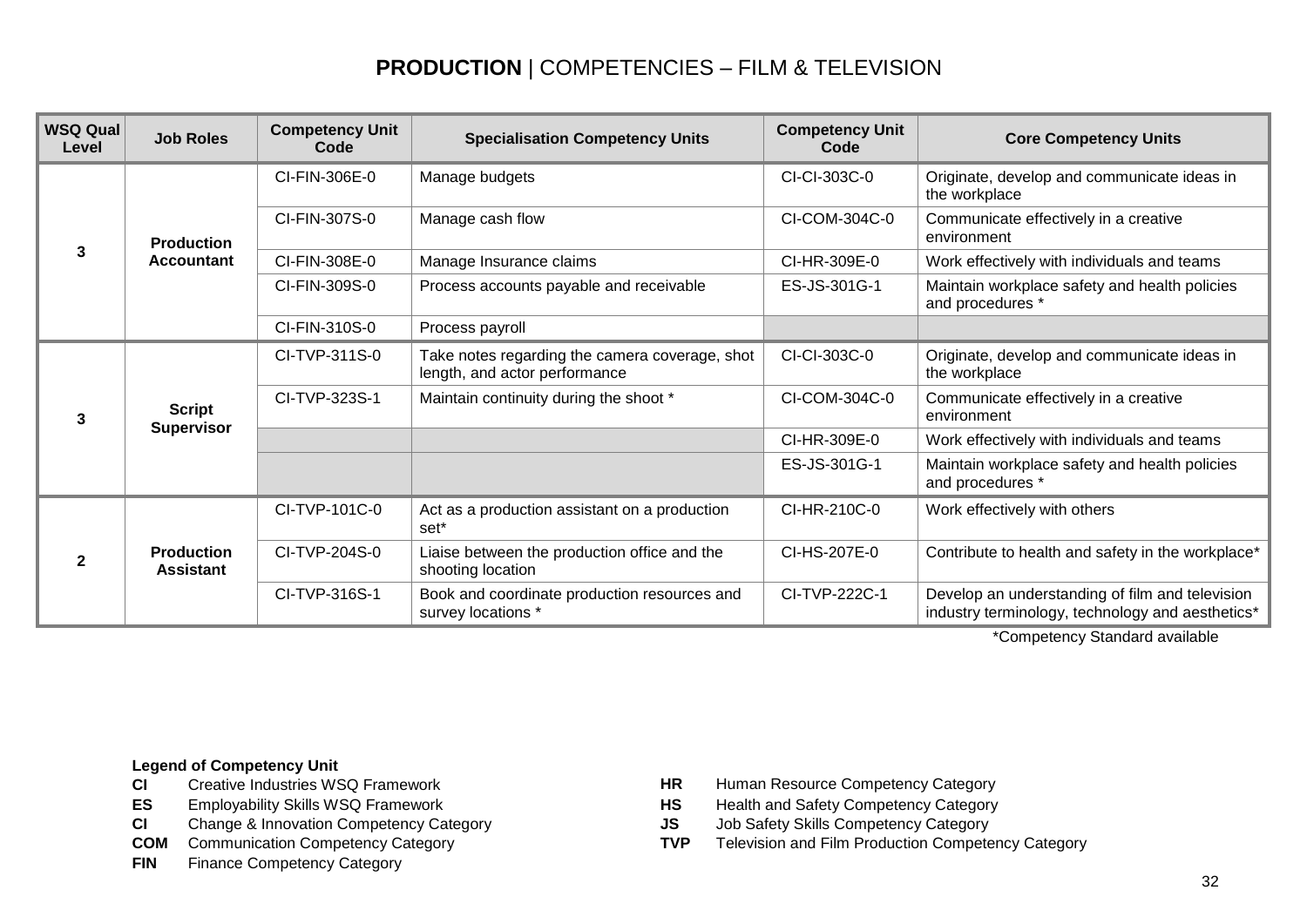# **SCRIPT** | COMPETENCIES

**FILM & TELEVISION** COMPETENCY MAP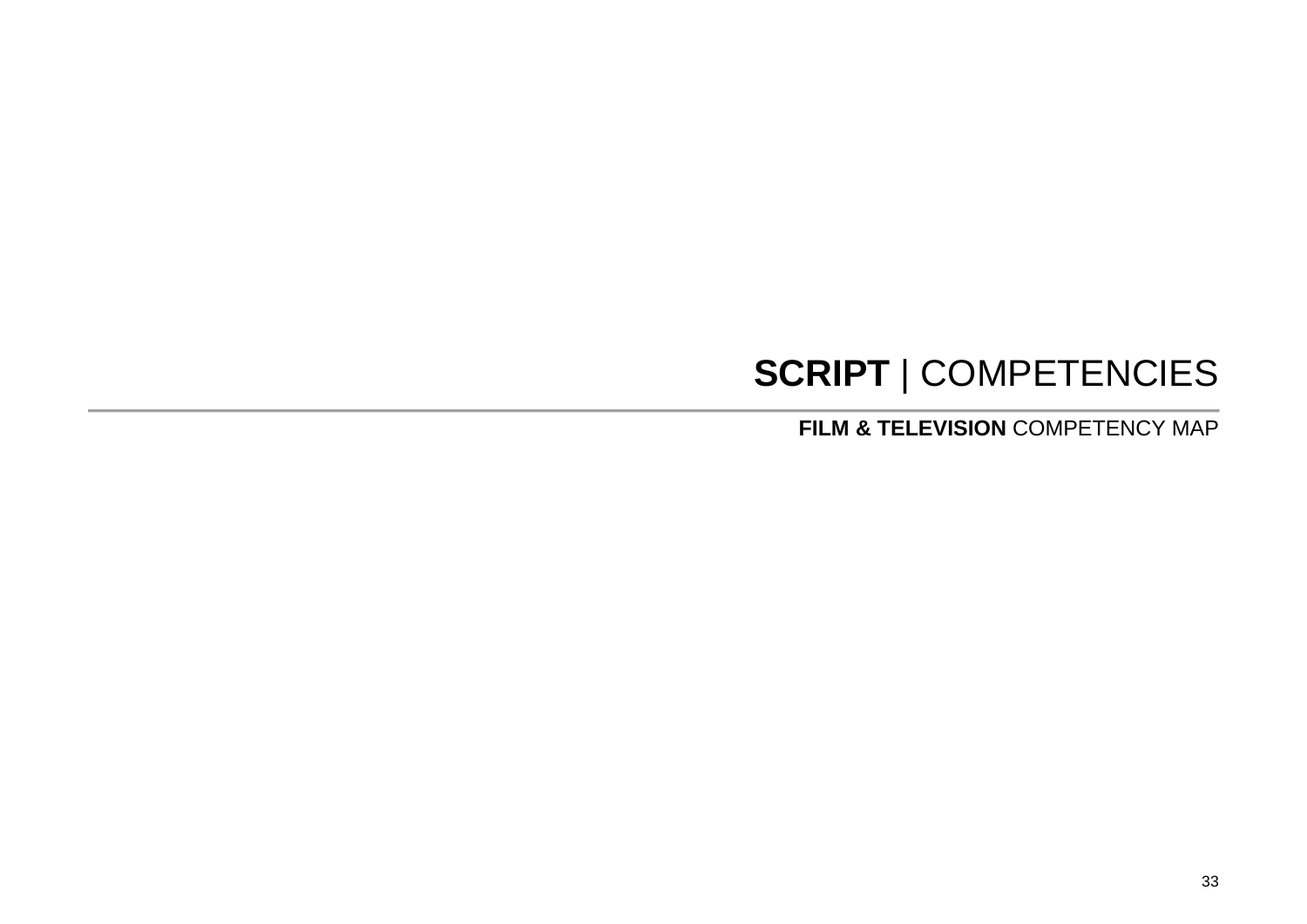| <b>WSQ Qual</b><br>Level | <b>Job Roles</b>              | <b>Competency Unit</b><br>Code | <b>Specialisation Competency Units</b>                                             | <b>Competency Unit</b><br>Code | <b>Core Competency Units</b>                                  |
|--------------------------|-------------------------------|--------------------------------|------------------------------------------------------------------------------------|--------------------------------|---------------------------------------------------------------|
|                          | <b>Head Writer</b><br>(TV)    | CI-TVP-506S-1                  | Develop a television drama series *                                                | BM-PM-408E-1                   | Manage project timeline *                                     |
|                          |                               | CI-TVRP-602C-1                 | Evaluate, acquire and develop the production<br>idea *                             | BM-PM-409E-1                   | Manage project quality *                                      |
|                          |                               | CI-WRI-501C-0                  | Produce a script from a client brief *                                             | CI-HR-501S-0                   | Establish hiring and labour practices for film<br>productions |
|                          |                               | CI-WRI-505S-0                  | Develop screenplays through various drafts                                         | CI-TVP-507C-0                  | Maintain knowledge of filming methods and<br>technologies     |
|                          |                               |                                |                                                                                    | ES-JS-401G-1                   | Manage workplace safety and health system *                   |
| 5                        | <b>Screenwriter</b><br>(Film) | CI-APR-502C-0                  | Develop technical and conceptual skills required<br>to work as a practicing artist | BM-PM-408E-1                   | Manage project timeline *                                     |
|                          |                               | CI-CLR-302E-1                  | Administer and manage the use of licensed<br>copyright materials created *         | BM-PM-409E-1                   | Manage project quality *                                      |
|                          |                               | CI-TVRP-602C-1                 | Evaluate, acquire and develop the production<br>idea *                             | CI-HR-501S-0                   | Establish hiring and labour practices for film<br>productions |
|                          |                               | CI-WRI-413S-1                  | Write a narrative script *                                                         | CI-TVP-507C-0                  | Maintain knowledge of filming methods and<br>technologies     |
|                          |                               | CI-WRI-501C-0                  | Produce a script from a client brief *                                             | ES-JS-401G-1                   | Manage workplace safety and health system *                   |
|                          |                               | CI-WRI-505S-0                  | Develop screenplays through various drafts                                         |                                |                                                               |

\*Competency Standard available

- 
- 
- **ES** Employability Skills WSQ Framework **RES** Research Competency Category
- 
- **CLR** Copyright, Licensing, Intellectual Property Rights Competency Category **TVRP** Television, Film and Radio Production Competency Category
- **HR** Human Resource Competency Category **WRI** Writing Competency Category
- **BM** Business Management WSQ Framework **JS** Job Safety Skills Competency Category
- **CI** Creative Industries WSQ Framework **PM** Project Management Competency Category
	-
- **APR** Artistic Practice Competency Category **TVP** Television and Film Production Competency Category
	-
	-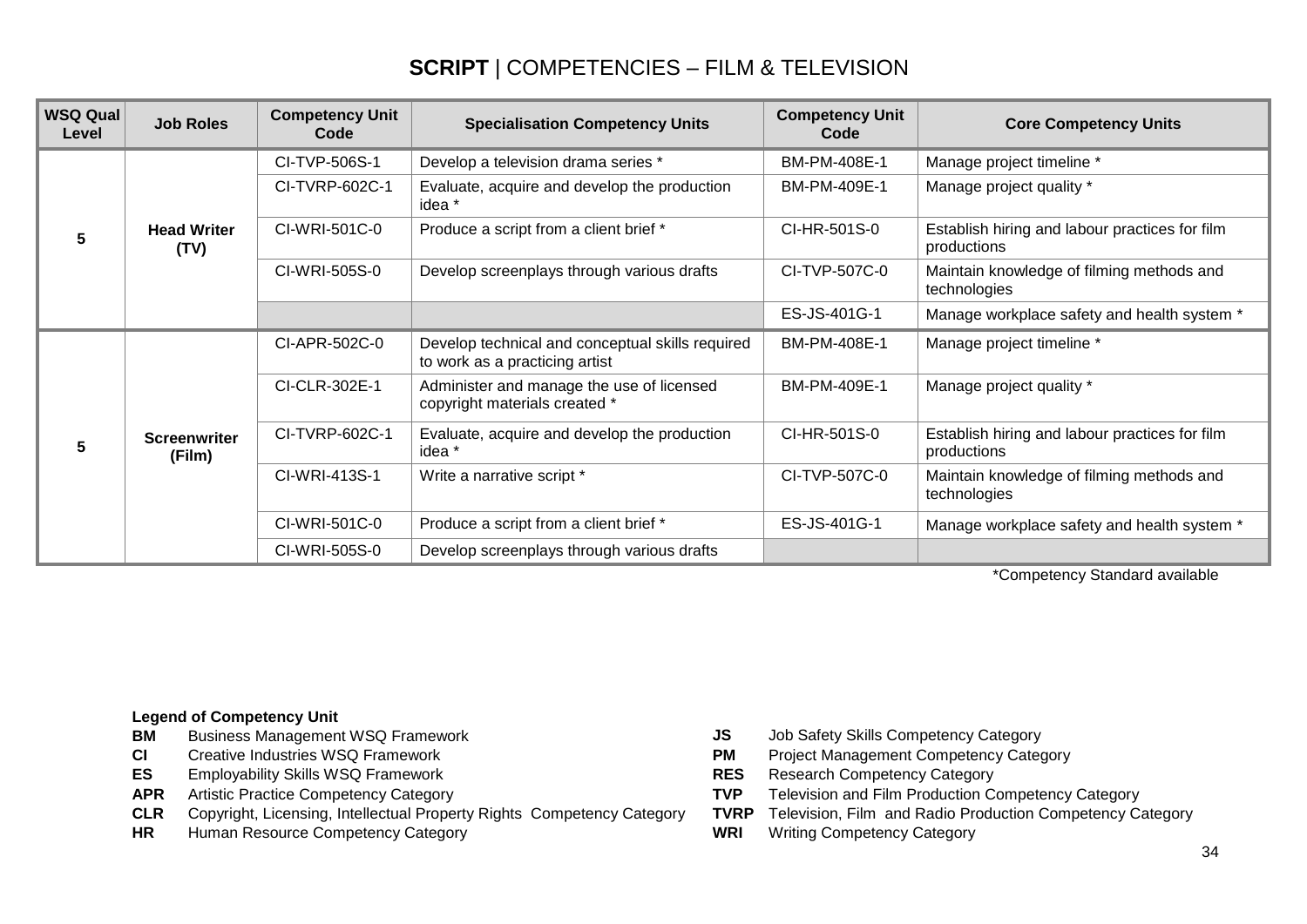| <b>WSQ Qual</b><br>Level | <b>Job Roles</b>            | <b>Competency Unit</b><br>Code | <b>Specialisation Competency Units</b>                                     | <b>Competency Unit</b><br>Code | <b>Core Competency Units</b>                                      |
|--------------------------|-----------------------------|--------------------------------|----------------------------------------------------------------------------|--------------------------------|-------------------------------------------------------------------|
|                          | <b>Staff Writer</b><br>(TV) | CI-WRI-412S-1                  | Write a documentary script *                                               | CI-COM-410C-0                  | Manage communications in a creative<br>environment *              |
|                          |                             | CI-WRI-413S-1                  | Write a narrative script *                                                 | CI-PS-403E-0                   | Address problems which impact on the work *                       |
|                          |                             | CI-WRI-414S-1                  | Write a sitcom script *                                                    | ES-JS-301G-1                   | Maintain workplace safety and health policies<br>and procedures * |
| 3                        | <b>Researcher</b>           | CI-CLR-302E-1                  | Administer and manage the use of licensed<br>copyright materials created * | CI-CI-303C-0                   | Originate, develop and communicate ideas in<br>the workplace      |
|                          |                             | CI-RES-305S-0                  | Research story elements                                                    | CI-COM-304C-0                  | Communicate effectively in a creative<br>environment              |
|                          |                             | CI-RES-404S-0                  | Plan, analyse and present research information                             | CI-HR-309E-0                   | Work effectively with individuals and teams                       |
|                          |                             | CI-WRI-307S-1                  | Write copy for a range of contexts *                                       | ES-JS-301G-1                   | Maintain workplace safety and health policies<br>and procedures * |

- **Legend of Competency Unit<br>CI** Creative Industries WSQ Framework
- 
- **ES** Employability Skills WSQ Framework **JS** Job Safety Skills Competency Category<br> **CI** Change and Innovation Competency Category **CI PS** Problem Solving Competency Category
- **CI** Change and Innovation Competency Category<br> **CLR** Copyright, Licensing, Intellectual Property Rights Competency Category **RES** Research Competency Category **CLR** Copyright, Licensing, Intellectual Property Rights Competency Category
- **COM** Communication Competency Category **WRI** Writing Competency Category
- **CI** Creative Industries WSQ Framework **HR** Human Resource Competency Category
	-
	-
	-
	-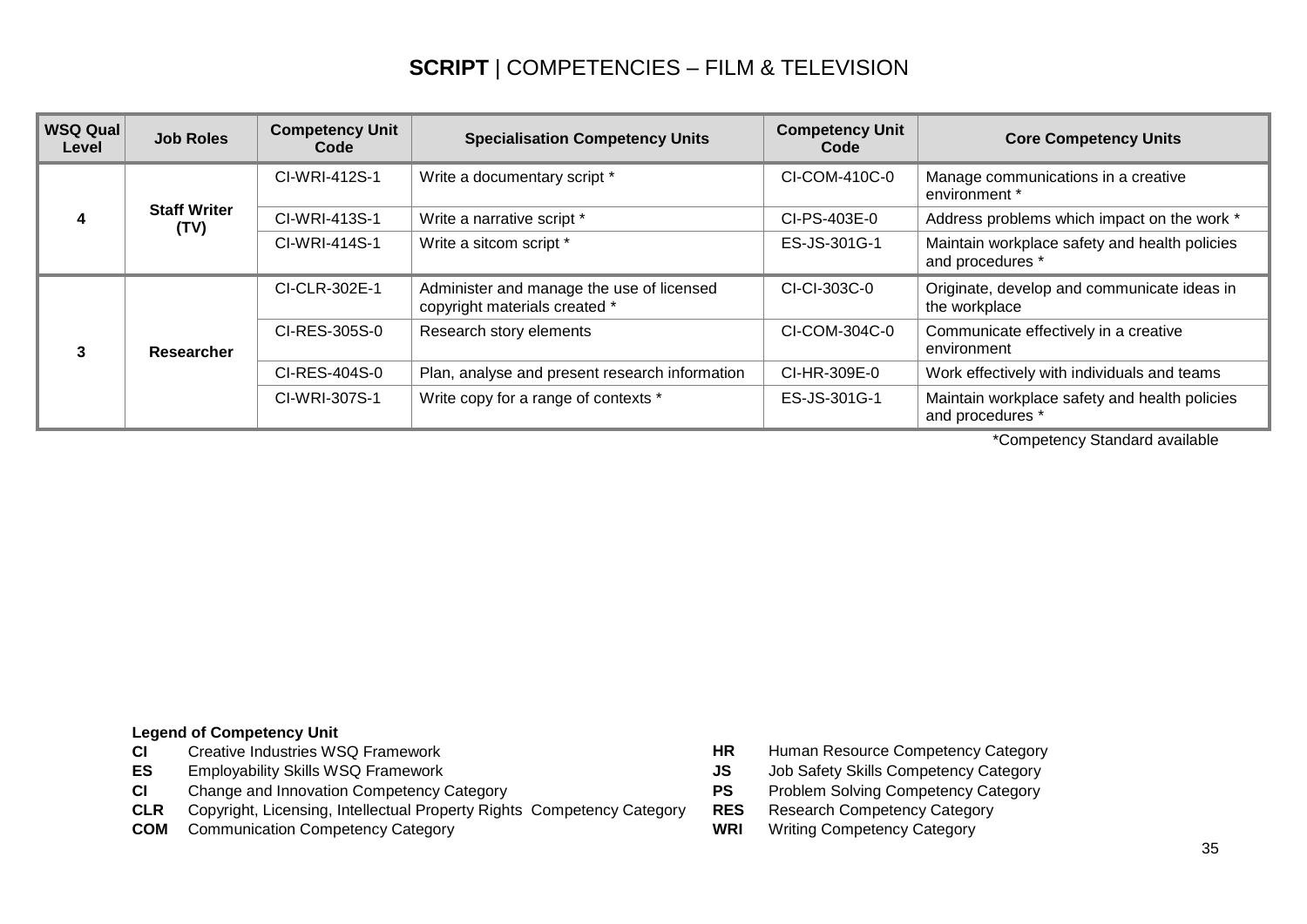#### **GENERIC / CROSS-SECTORAL WSQ CU ADOPTION** | FILM & TELEVISION

#### **DEVELOPMENT OF T-SHAPED PROFESSIONALS IN FILM & TELEVISION - GENERIC / CROSS-SECTORAL WSQ FRAMEWORK COMPETENCY UNITS ADOPTION**

Generic or cross-sectoral competencies refer to horizontal multi-disciplinary skills which workers serving in different occupations and job roles across different industries and sectors may apply in the course of their work. These competencies are encapsulated in WSQ frameworks such as Business Management (BM) and Leadership & People Management (LPM) WSQ.

Practitioners serving in the Creative Industries (CI) are expected to possess specialised job-specific competencies as well as a range of generic horizontal skills in functional areas including people management, communications and project management. To support their development into T-shaped professionals, appointed CI WSQ training partners (e.g. National CET Institute, CET Centres and Programme Partners) may adopt CUs from the BM and LPM WSQ frameworks for CI WSQ programme implementation on a modular, integrated or qualification basis, subject to fulfilling applicable WSQ accreditation and funding related requirements.

While selected BM and LPM WSQ CUs are already imported into the CI WSQ Competency Maps, the range of job roles and associated competencies in CI Industries continue to expand and evolve rapidly such that other generic skills-in-demand may not have been readily imported. The flexibility accorded will enable CI WSQ training partners to design and implement WSQ programmes rapidly to meet the holistic skills development needs of CI practitioners while maintaining the integrity of CI WSQ and the WSQ system as a whole.